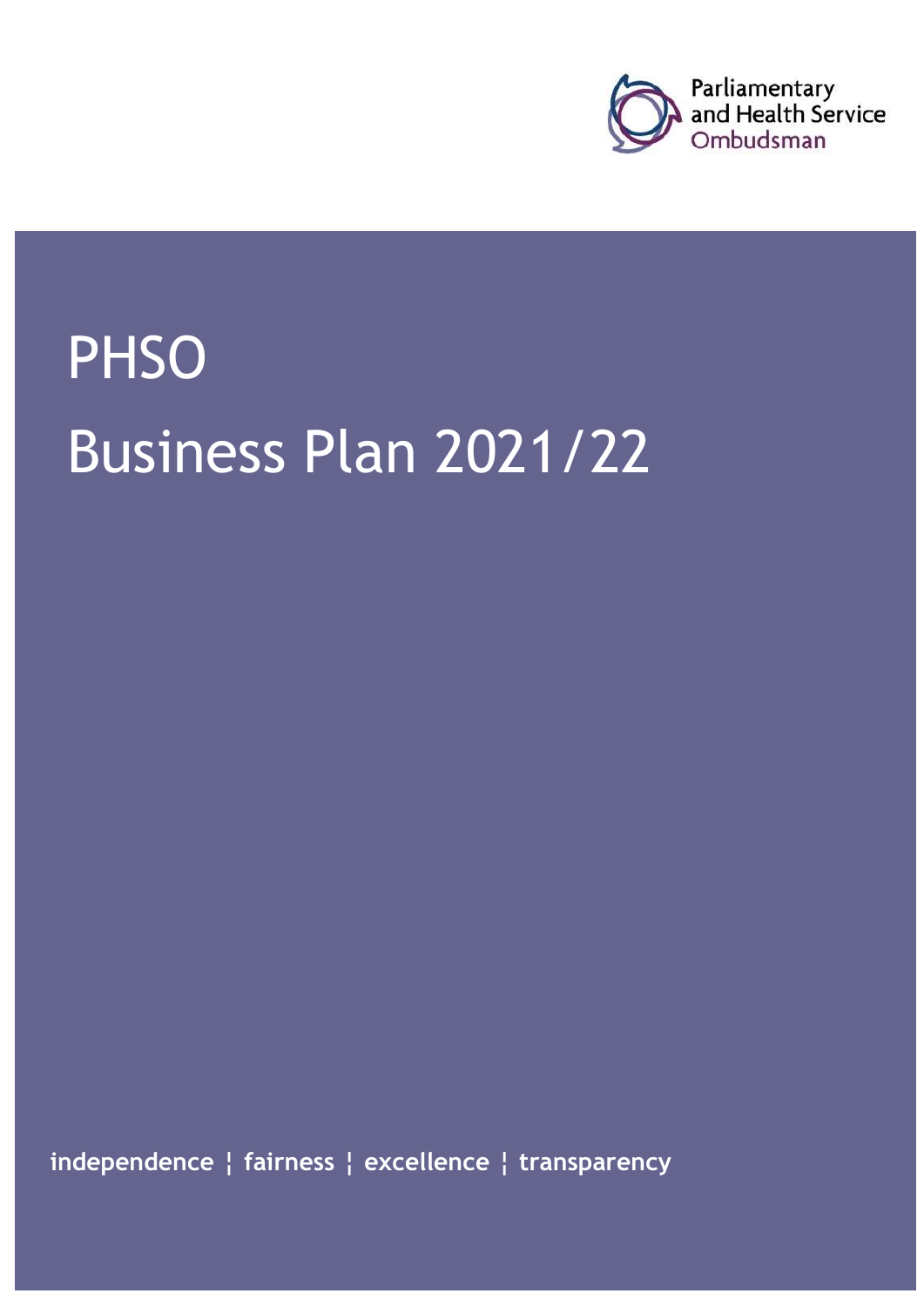## **Contents**

| Welcome from the Ombudsman and Chief Executive | Page 3  |
|------------------------------------------------|---------|
| Part 1: Who we are                             | Page 4  |
| Part 2: A review of 2018/21 strategy           | Page 7  |
| Part 3: Business Plan key activities           | Page 10 |
| Part 4: Measuring our performance              | Page 20 |
| Part 5: Resources                              | Page 24 |
| Part 6: Risks to delivery                      | Page 26 |
| Part 7: Equality, diversity and inclusion      | Page 28 |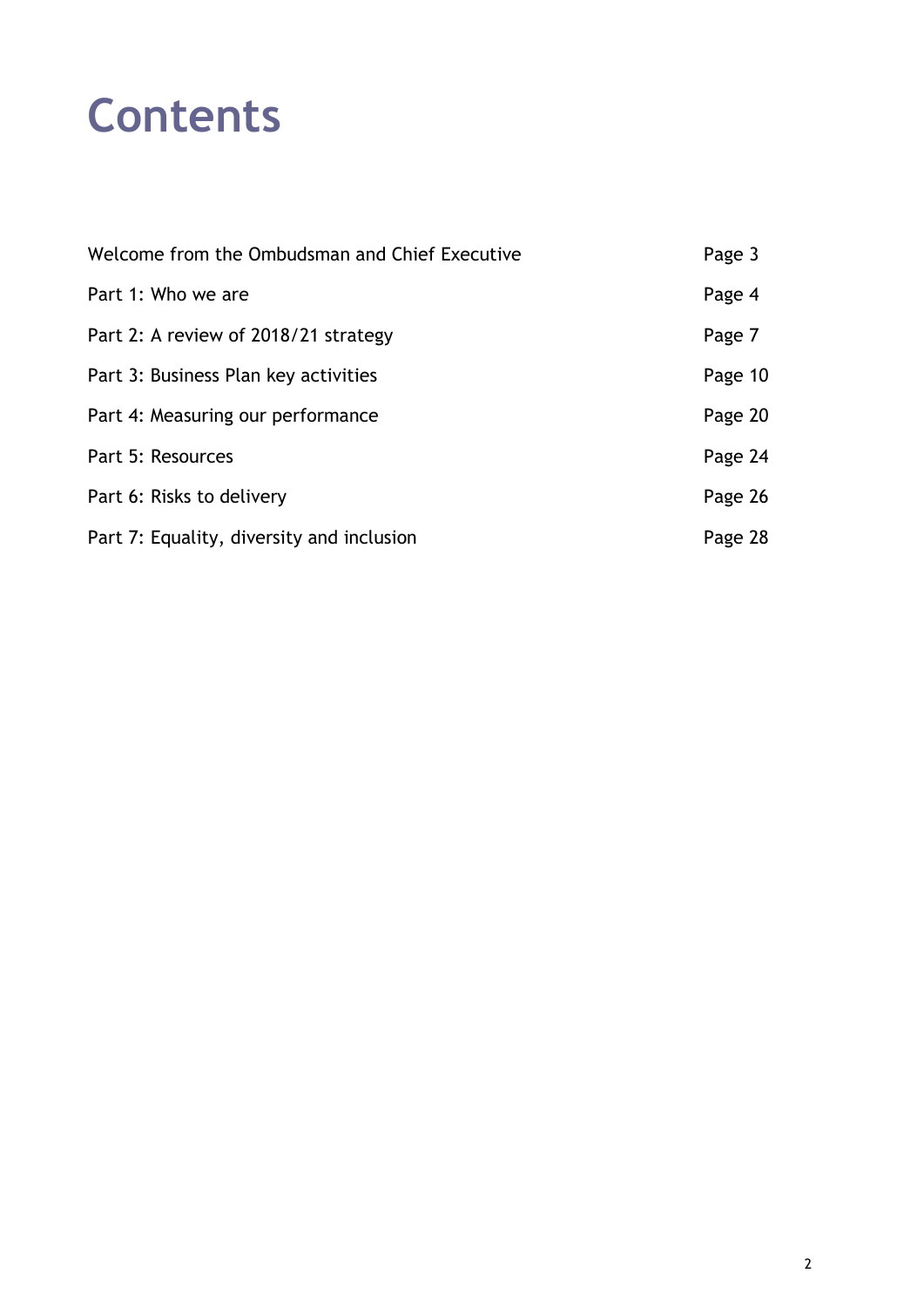## **Welcome from the Ombudsman and Chief Executive**

2020/21 was a year without precedent. Like many organisations from across the world, PHSO was significantly affected by the COVID-19 pandemic, both in terms of the delivery of our service and how our people were able to operate. We adapted rapidly to new ways of working, with the majority of staff working from home for the whole of the year, rather than from our offices.

At the beginning of the pandemic we paused health-related complaints to protect the NHS. Work on health complaints restarted in July, but we continued to respond sensitively and dynamically throughout the year to all those organisations affected by COVID-19.

The impact of the pandemic has led to a significant increase in the number of people waiting for their complaints to be considered. At the end of the 2020/21 financial year, this queue stood at over 2,800, with people waiting much longer than we would want for us to consider their complaint. Our focus in 2021/22 will be to reduce the queue and return to a prompt and efficient service. We have therefore decided to delay the start of our new corporate strategy to the 2022/23 business year, to enable us to focus on the recovery from COVID-19. Whilst this will be our primary focus, we will also continue to embed the strategic change we have made over the three years of our 2018/21 strategy and delivering further improvements where we can do so. The 2021/22 business plan sets out our ambitions, how we will use our resources, how we will measure success, and the risks we must manage to achieve what we have set out. It bridges the period between the end of our 2018/21 strategy, and the start of the new strategy in 2022/23.

We have achieved much over the three years of the 2018/21 strategy including accreditation of senior caseworkers, moving to 'right decision, right time' decision making, introducing new mediation processes and making changes to how we use, and engage, clinical advice.

We have successfully re-engaged with the Ombuds community both nationally and internationally and increased our transparency through open meetings and regular Radio Ombudsman podcasts. From April 2021, in a huge step toward even greater transparency, we will begin publishing casework decisions online.

Following extensive engagement with the public, patient representatives and NHS bodies, we have recently launched a Complaints Standards Framework for front line NHS complaints handling services, with plans in place to revolutionise front-line complaints handling in the public sector over the next two years.

There are still many unknowns in the year ahead. Now, more than ever, we must balance our ambition with achievability. To do this, our plan for the next year is flexible, to enable us to respond to further impacts of the ongoing pandemic and to reduce unallocated case levels, while laying the groundwork for the successful launch of the new 2022/25 strategy.



**Ombudsman and Chair** 



Rob Behrens CBE **Amanda Amroliwala CBE** Amanda Amroliwala CBE Amanda Amroliwala CBE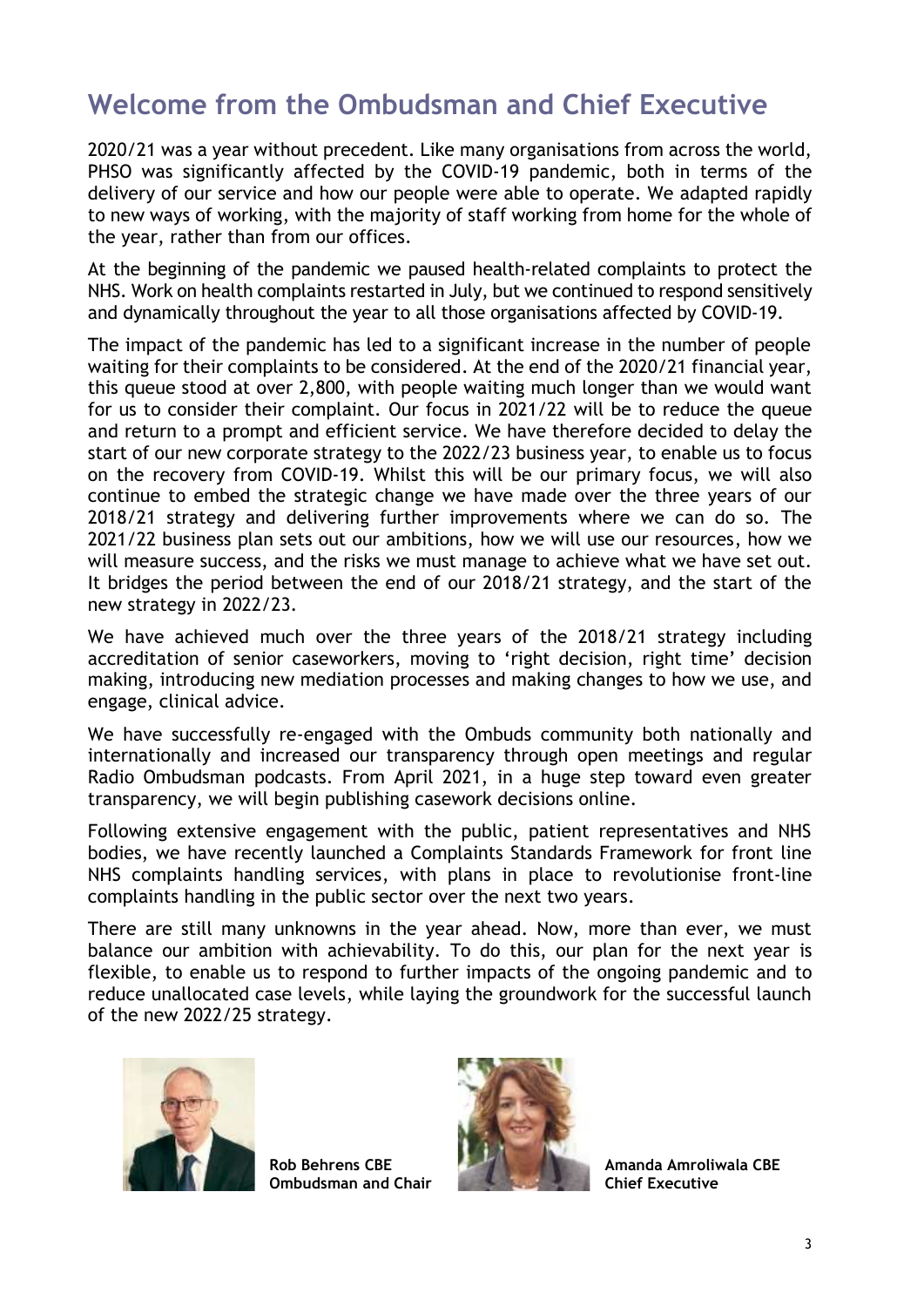## Part 1 who we are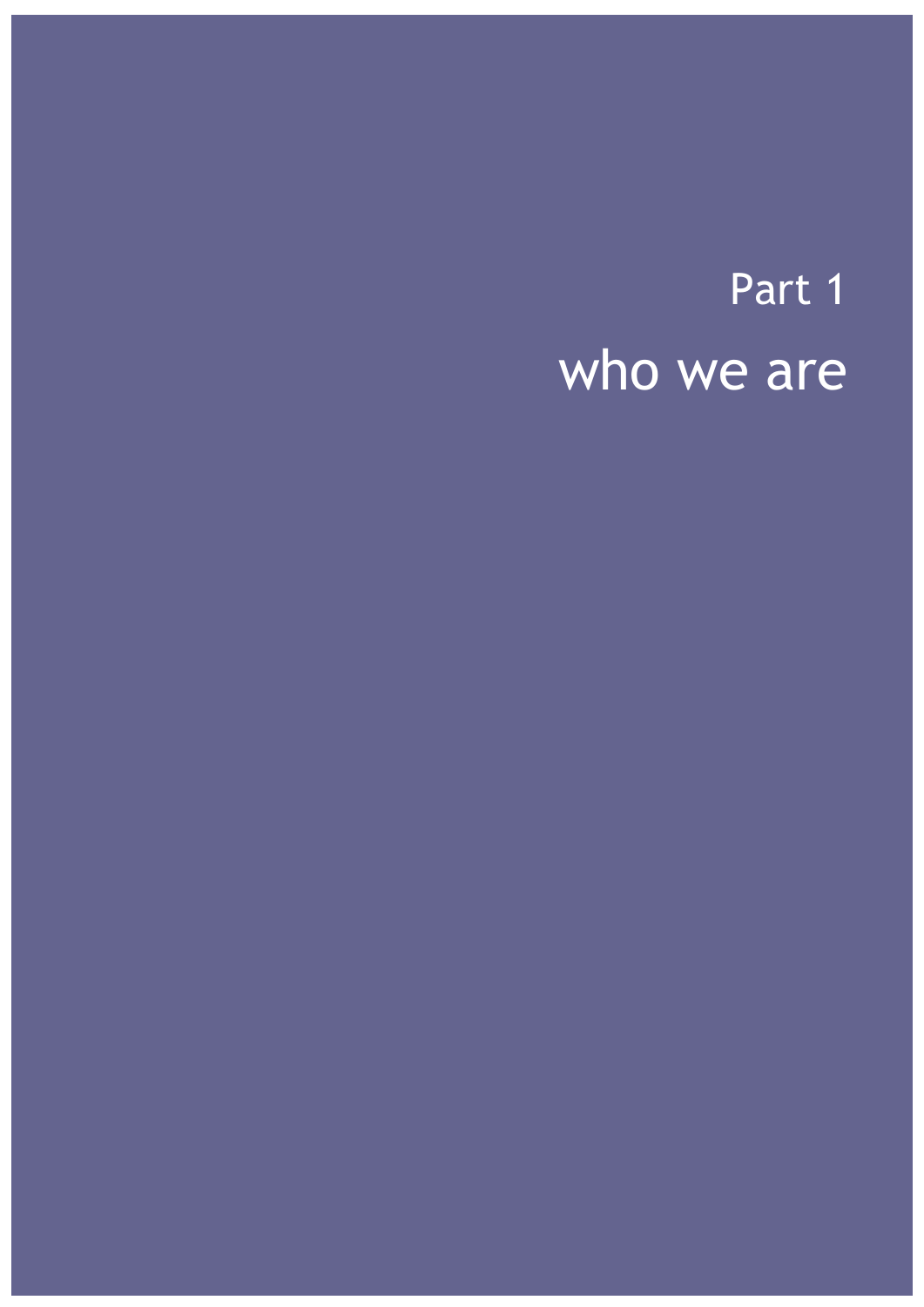#### **Who we are**

We were set up by Parliament to provide an independent complaint handling service for complaints that have not been resolved by the NHS in England and UK government departments.

We share findings from casework to help Parliament scrutinise public service providers. We also share our findings more widely to help drive improvements in public services and complaint handling.

### **Role**

We combine the two statutory roles of Parliamentary Commissioner for Administration (the Parliamentary Ombudsman) and Health Service Commissioner for England (Health Service Ombudsman). The powers are set out in the Parliamentary Commissioner Act 1967 and the Health Service Commissioners Act 1993.

We are independent of government and the NHS in England. We are neither a regulator nor a consumer champion.

We are accountable to Parliament and our work is scrutinised by the Public Administration and Constitutional Affairs Committee.

### **Vision**

To be an exemplary public services ombudsman by providing an independent, impartial and fair complaints resolution service, while using our casework to help raise standards and improve public services.

### **Values**

PHSO's values were developed in close consultation with our staff so we all have a shared understanding about the type of ombudsman service we want to be.

The values are:

- **Independence**  we are independent from organisations we investigate, holding them to account for service failure or injustice
- **Fairness**  we listen carefully to complainants and the organisations we investigate and we make impartial and fair decisions based on relevant evidence
- **Excellence** we learn from engagement with complainants and organisations we investigate to improve our accessibility, efficiency, effectiveness and the quality of our decisions
- **Transparency**  we communicate with those using our service and then publish information about our findings, how we are performing and how organisations we investigate have implemented our recommendations.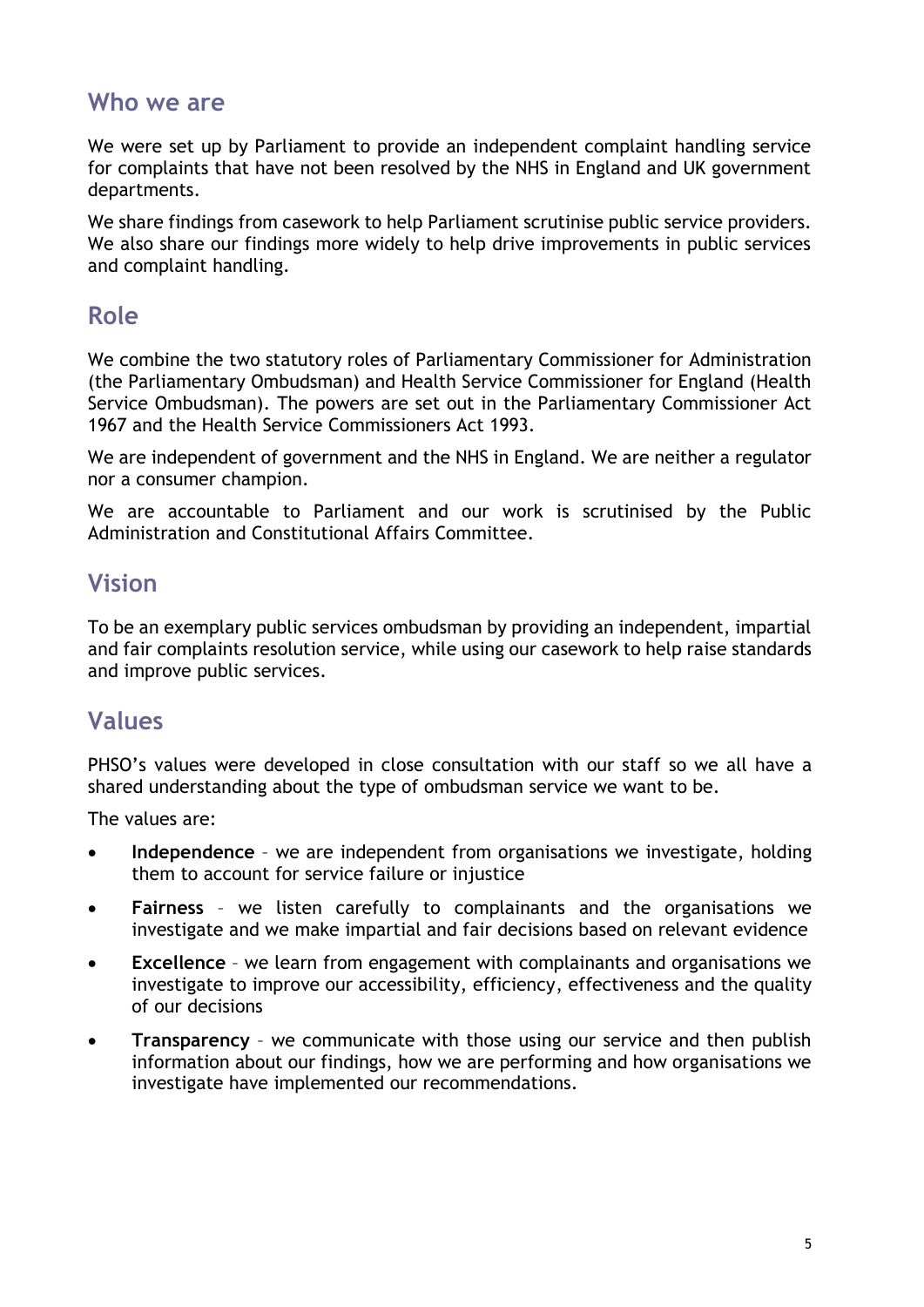## **The Board**

We are governed by a unitary, decision-making board of executives and non-executives. Their purpose is to lead, provide stewardship and to preserve and build our reputation.

The Board is led by its Chair, Rob Behrens, CBE, who was appointed Parliamentary and Health Service Ombudsman on 6 April 2017. The Chief Executive Officer, Amanda Amroliwala CBE, and her senior management team are also members of the Board.

The non-executive Board members bring an external perspective to our corporate governance. They come from diverse professional backgrounds and bring a wide range of experiences.

### **Expert Advisory Panel**

The Expert Advisory Panel offers challenge and support to different areas of the organisation's work, including change project and high complexity casework. All input is at the invitation of the Ombudsman.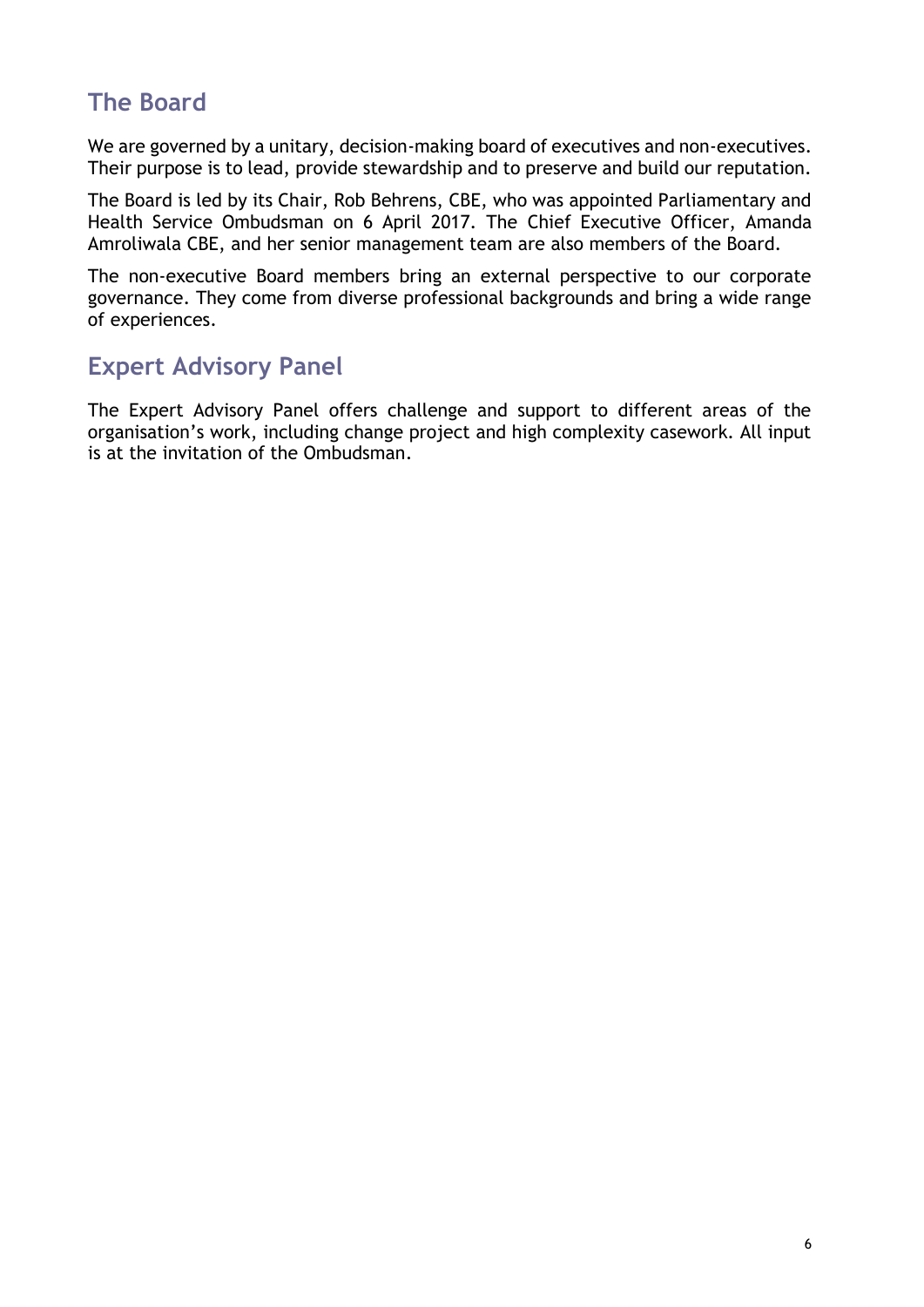# Part 2 a review of the 2018/21 strategy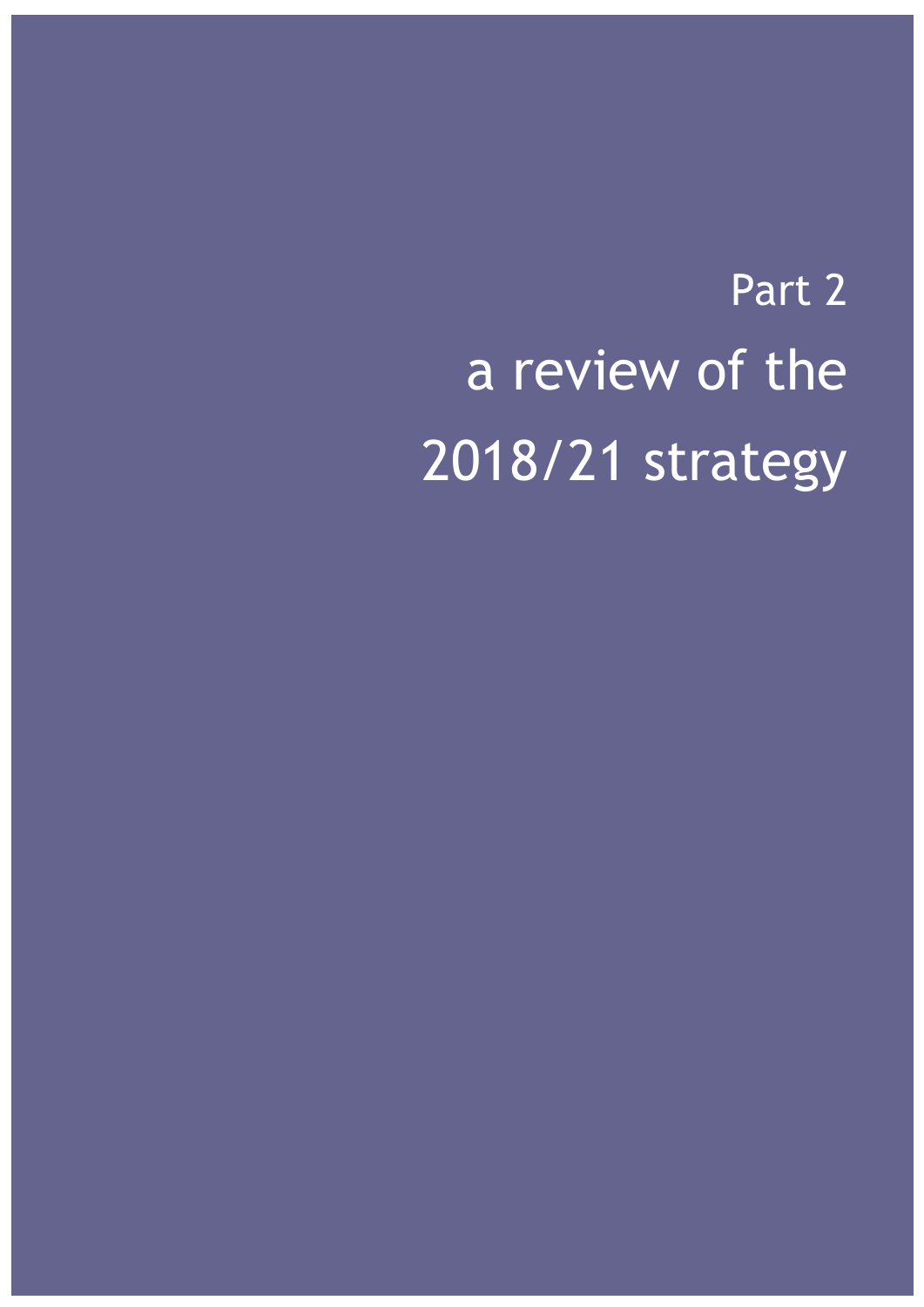## **Progress of the 2018/21 Strategy**

The 2018/21 strategy set out our vision to become an exemplary ombudsman service through the achievement of three strategic objectives:

- 1. To improve the quality of our service, while remaining independent, impartial and fair;
- 2. To increase the transparency and impact of our casework; and
- 3. To work in partnership to improve public services, especially frontline complaint handling.

#### **In 2018/19…**

In the first year of the strategy, we invested significantly in **improving the quality of our service**. We created new casework training and an accreditation framework, researched and piloted approaches to resolving cases earlier and completed a review on how we commission, use and communicate clinical advice.

We started to consider approaches to **transparency and impact**. We published financial remedy principles and explored approaches to publishing more casework decision information. We also took steps to share more information through the annual open meeting, an annual lecture, Radio Ombudsman broadcasts and a number podcasts conducted by the Ombudsman. We commissioned the first independent peer review of our service, which concluded we provide an important service that goes beyond investigating complaints and offers good value for money for taxpayers.

#### **In 2019/20…**

In the second year, we prioritised **improving the quality of our service**. We launched the Quality Strategy, completed internal accreditation of senior caseworkers, introduced approaches to resolving cases earlier and piloted a mediation approach. We also started to implement recommendations from the Clinical Advice Review and established an Expert Advisory Panel to advise on key areas of our work.

In terms of **transparency and impact, w**e published: '*Missed Opportunities*' examining the deaths of two people under NHS care which led to a NHS Improvement review of leadership at the Trust; the eating disorder report, '*Ignoring the Alarms*', which led to a PACAC inquiry and informed Government prioritisation of the issue; and '*The Ombudsman's Casework Report 2019*' which outlined 30 cases across our parliamentary and health remits.

We **worked in partnership**, running complainant focus groups to understand how to become an exemplary ombudsman. We co-developed an approach to ombudsman peer reviews with the International Ombudsman Institute and we led on, with the Belgian Ombudsman, a peer review of the Catalan Ombudsman. In December 2019, the Ombudsman was elected to the European and world boards of the International Ombudsman Institute.

#### **In 2020/21…**

In the final year of our strategy, our focus had to shift to respond to the COVID-19 pandemic equipping all staff to work from home safely and securely. We developed new casework policies and guidance for COVID-19 and streamlined our decision making.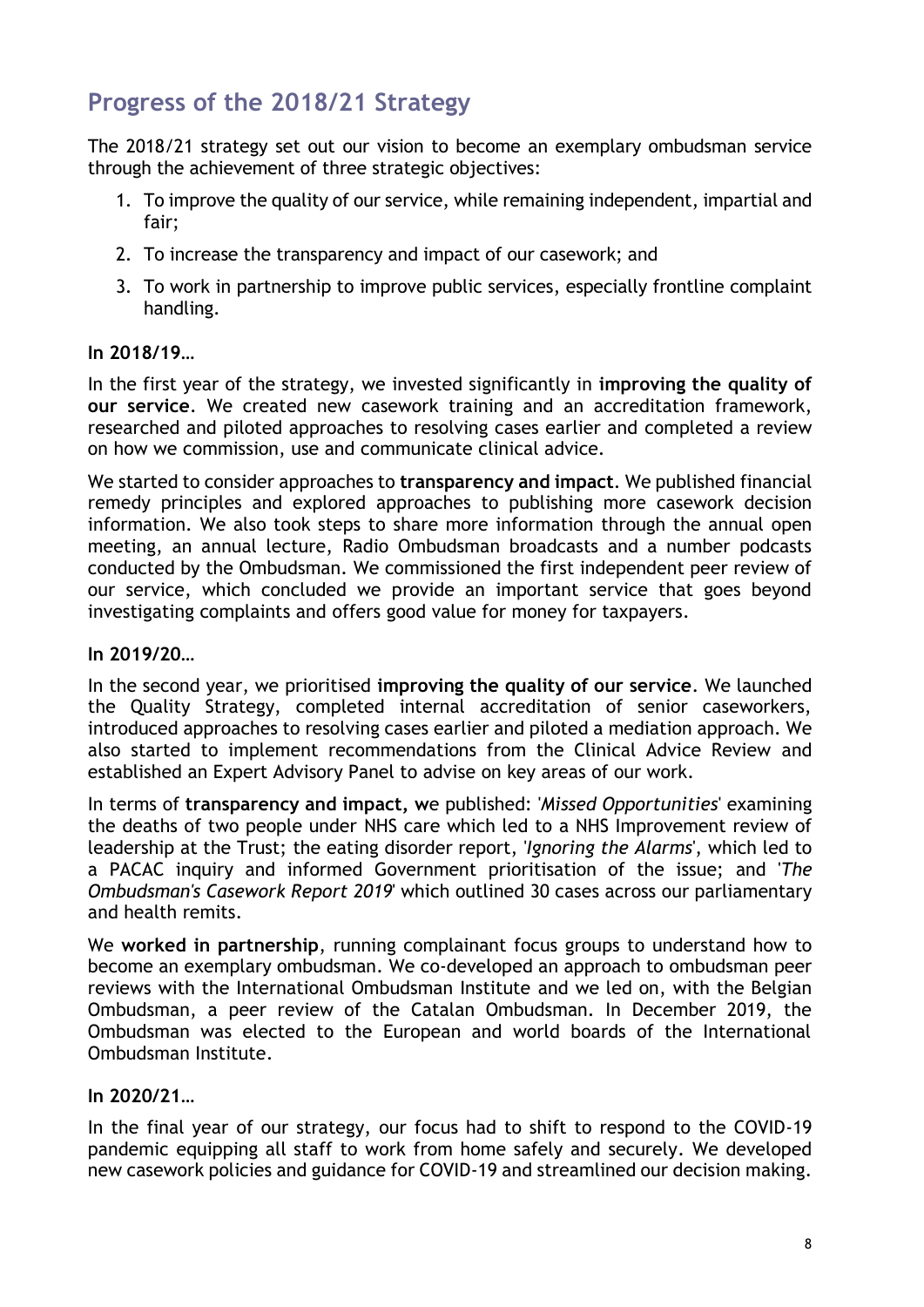To **improve the quality of our** service, we transitioned case mediation to business as usual. We progressed the Quality Strategy through launching performance and quality targets for our staff, introducing Parliamentary specialist teams, progressing work to improve compliance and developing e-learning modules to support improved decisionmaking.

To increase **transparency and impact**, we developed the platform we will use to publish casework decisions and we are on track to begin publishing casework decisions online from the end of April 2021.

We **worked in partnership** to develop the Complaints Standards Framework to improve frontline complaints handling and launched the framework at the end of March 2021. Training for frontline complaint handlers will be taken forward as part of a Standards, Training and Accreditation Programme in 2021/22. The Ombudsman also continued to raise our national and international profile, conceiving and publishing findings of research into the international Ombudsman responses to COVID-19 - *The Art of the Ombudsman: leadership through international crisis*.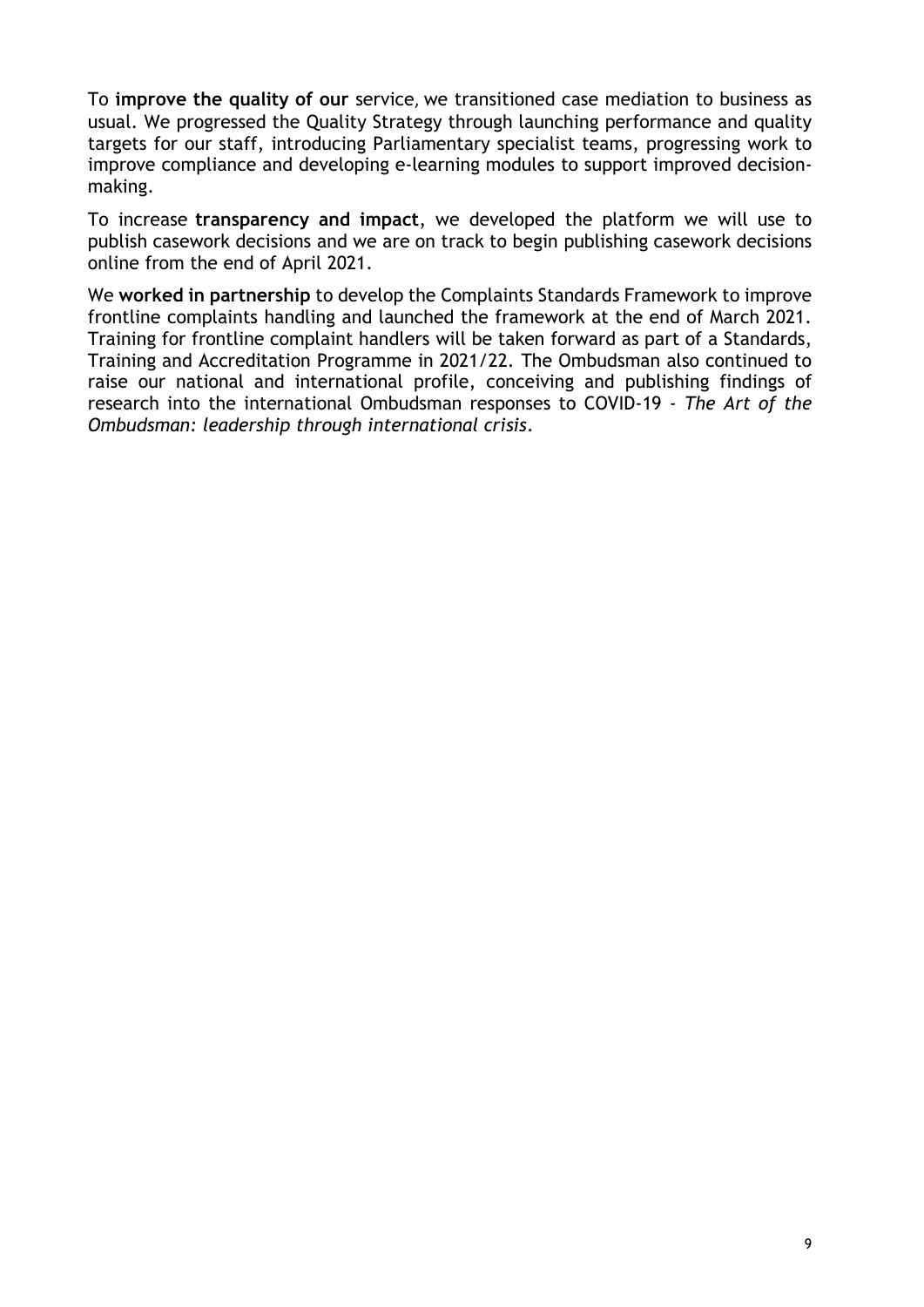Part 3 business plan key activities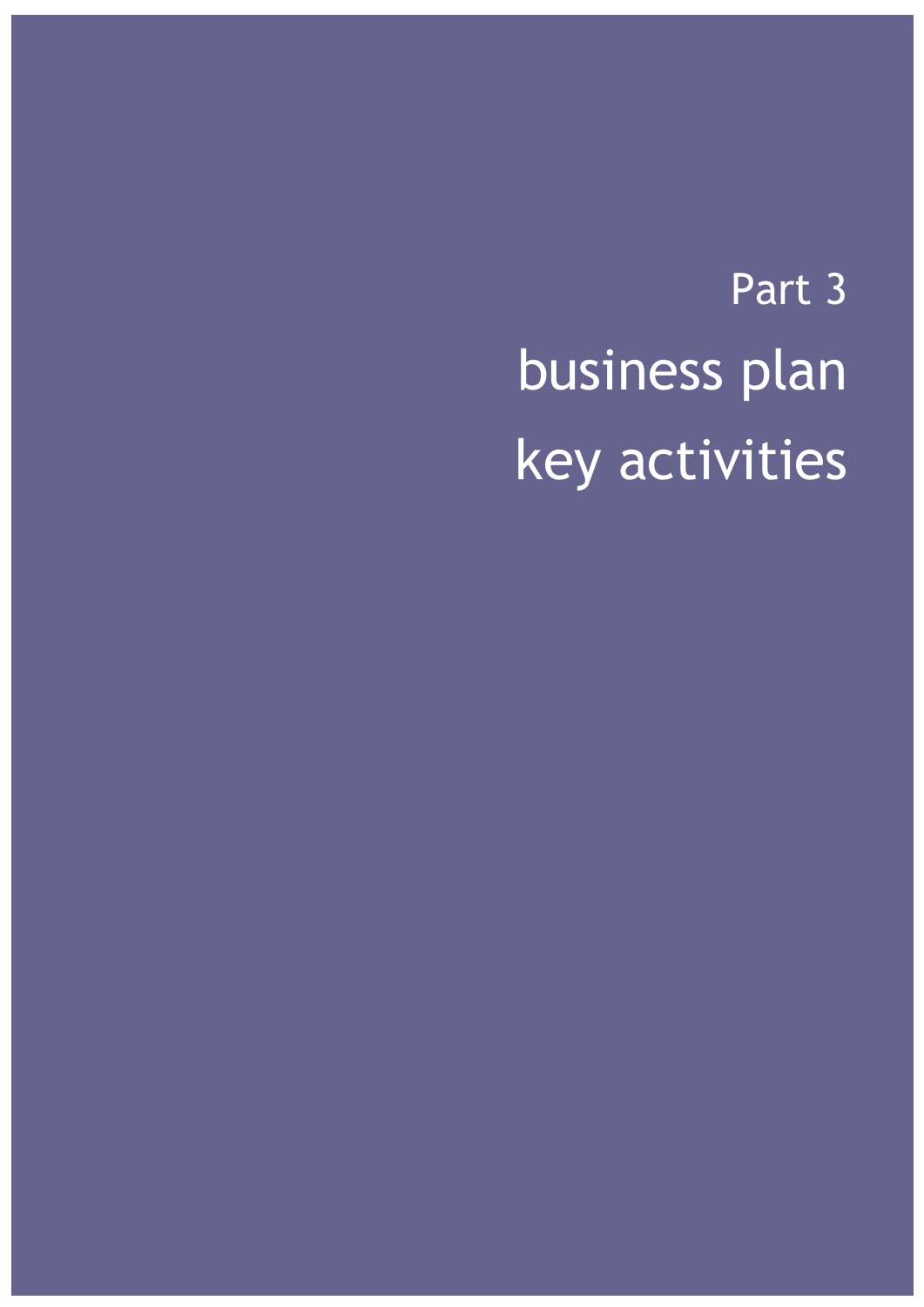### **What we will deliver in 2021/22**

The following pages set out the specific activities we will undertake in 2021/22.

In December 2020, the Board agreed to delay the launch of the new strategy until 2022/23, allowing for a period of recovery and stabilisation from the impact of COVID-19. Our three key objectives for 2021/22 are:

**Objective 1**: Managing the Impact of COVID-19 and Embedding Strategic Change

**Objective 2:** Priority Corporate Projects

**Objective 3:** Future Strategy Development

The activities are grouped against each objective and have a relevant owner. Although the plan is for the 2021/22 business year, we have indicated where some activity will continue into 2022/23.

Recognising the uncertainty and the impact of the pandemic has had, and will continue to have, on our operating environment, the business plan has a delivery confidence Red, Amber, Green (RAG) rating for each activity.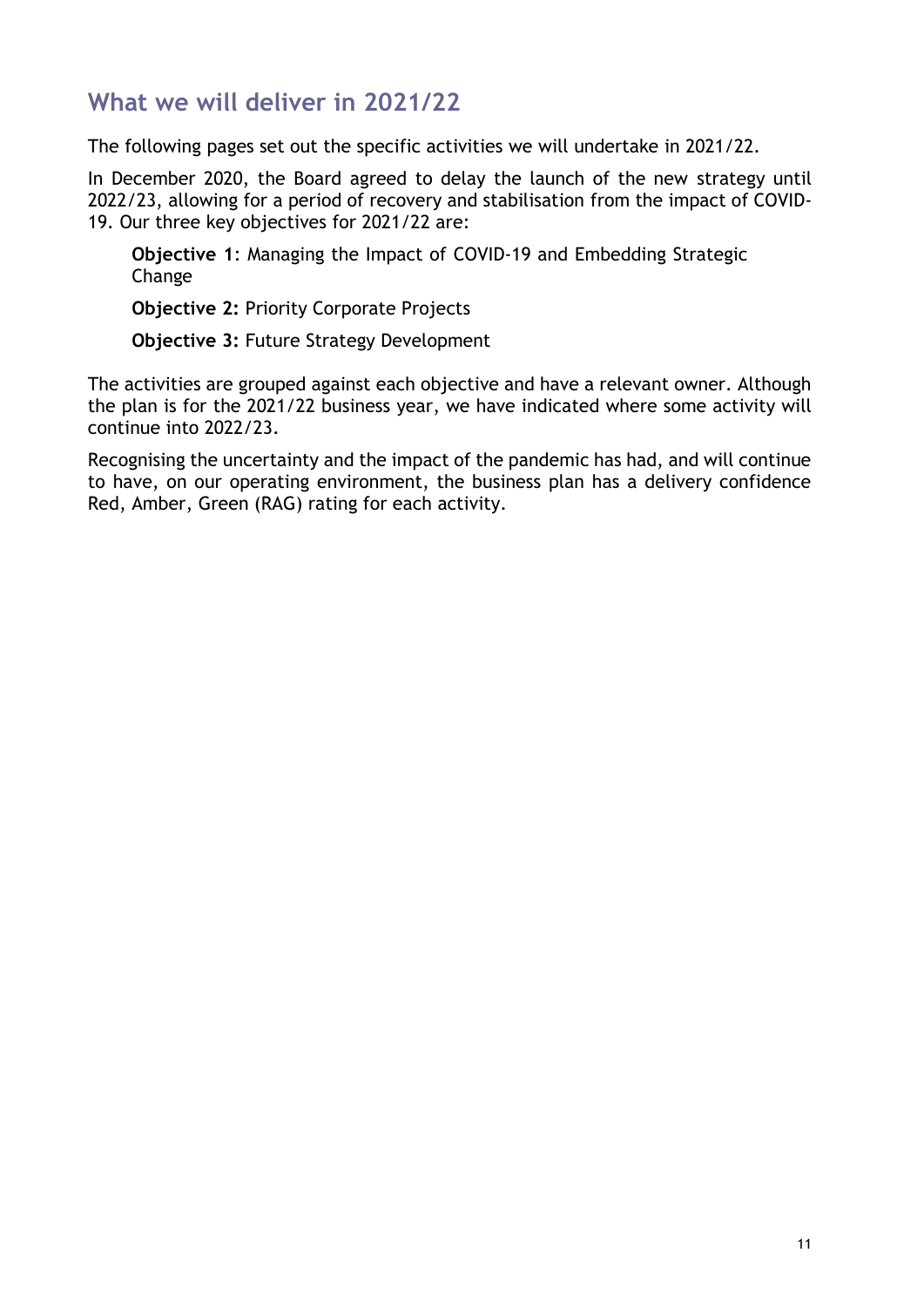|                                        | Objective 1: Managing the Impact of COVID-19 and Embedding Strategic Change                                                                                                                                                                                                                                                     |                                      |                                            |                                      |                           |                                                  |                     |                                         |                                                                                                        |
|----------------------------------------|---------------------------------------------------------------------------------------------------------------------------------------------------------------------------------------------------------------------------------------------------------------------------------------------------------------------------------|--------------------------------------|--------------------------------------------|--------------------------------------|---------------------------|--------------------------------------------------|---------------------|-----------------------------------------|--------------------------------------------------------------------------------------------------------|
|                                        |                                                                                                                                                                                                                                                                                                                                 |                                      |                                            | <b>RESOURCES REQUIRED</b>            |                           |                                                  | Impact on           |                                         |                                                                                                        |
|                                        |                                                                                                                                                                                                                                                                                                                                 |                                      |                                            |                                      | Investment<br>Requirement |                                                  |                     | <b>Casework</b><br><b>Timeliness</b>    |                                                                                                        |
| <b>Delivery</b><br>Confidence<br>Level | <b>Activity</b>                                                                                                                                                                                                                                                                                                                 | <b>Accountable</b><br><b>Officer</b> | Within<br><b>Existing</b><br><b>Budget</b> | <b>Resource</b><br>21/22<br>£000     | Capital<br>21/22<br>£000  | <b>Timing of</b><br><b>Delivery</b>              | Immediate<br>Impact | Longer<br><b>Term</b><br><b>Benefit</b> | Strategic<br>Commitment /<br><b>Business Critical</b>                                                  |
|                                        | 1.1 Additional resources to manage both the<br>casework queue and increasing demand<br>Ensure the right additional resources are in place to<br>manage casework and to respond to a potential<br>increase in demand across the organisation, including<br>casework, systemic casework, legal, mediation and<br>liaison activity | Chief<br>Executive                   | <b>No</b>                                  | 2,544.5                              | ÷.                        | 2020/21<br>Commence<br>Q3 2021/22<br>Complete    | Medium<br>Impact    | High<br>Benefit                         | <b>Yes</b><br>Required to address<br>the increase in<br>demand pressures<br>across the<br>organisation |
|                                        | 1.2 COVID-19 Policy Project<br>Ongoing development of the policy approach to COVID-<br>19 cases, via COVID-19 teams/forum. Embed and<br>monitor the effectiveness of revised assessment<br>decision process (both quality and efficiency)                                                                                       | AD<br>Operational<br>Performance     | Yes                                        |                                      |                           | 2020/21<br>Commence<br>Q3 2021/22<br>Complete    | Low<br>Impact       | Medium<br>Benefit                       | <b>Yes</b><br>Required to<br>streamline casework<br>process                                            |
|                                        | 1.3 Systemic Team Development<br>Develop a Systemic Casework Team, trained in human<br>factors investigations                                                                                                                                                                                                                   | <b>AD Senior</b><br>Casework         | No                                         | Dependent on<br>investment in<br>1.1 | $\overline{a}$            | 2020/21<br>Commence<br>Q4 2021/22<br>Complete    | Medium<br>Impact    | Medium<br><b>Benefit</b>                | <b>No</b>                                                                                              |
|                                        | 1.4 Casework Demand Management Project<br>Develop and implement options to reduce/streamline<br>the approach to less serious cases in order to prevent<br>unrecoverable increase in queue of unallocated cases                                                                                                                  | AD<br>Operational<br>Performance     | <b>No</b>                                  | 66.7                                 |                           | 2020/21<br>Commence<br>Q2 2021/22<br>Complete    | High<br>Impact      | High<br>Benefit                         | Yes<br>Required to support<br>the casework process                                                     |
|                                        | 1.5 Baselining the Casework Process<br>Baseline the casework process to produce a more<br>detailed view of casework activity. This will allow us to<br>better assess impact of any future change proposals<br>and their impact on productivity.                                                                                 | Director of<br><b>Operations</b>     | Yes                                        |                                      |                           | Q1 2021/22<br>Commence<br>Q1 2021/22<br>Complete | Low<br>Impact       | High<br>Benefit                         | <b>Yes</b><br>Will improve time it<br>takes to decide<br>complaints                                    |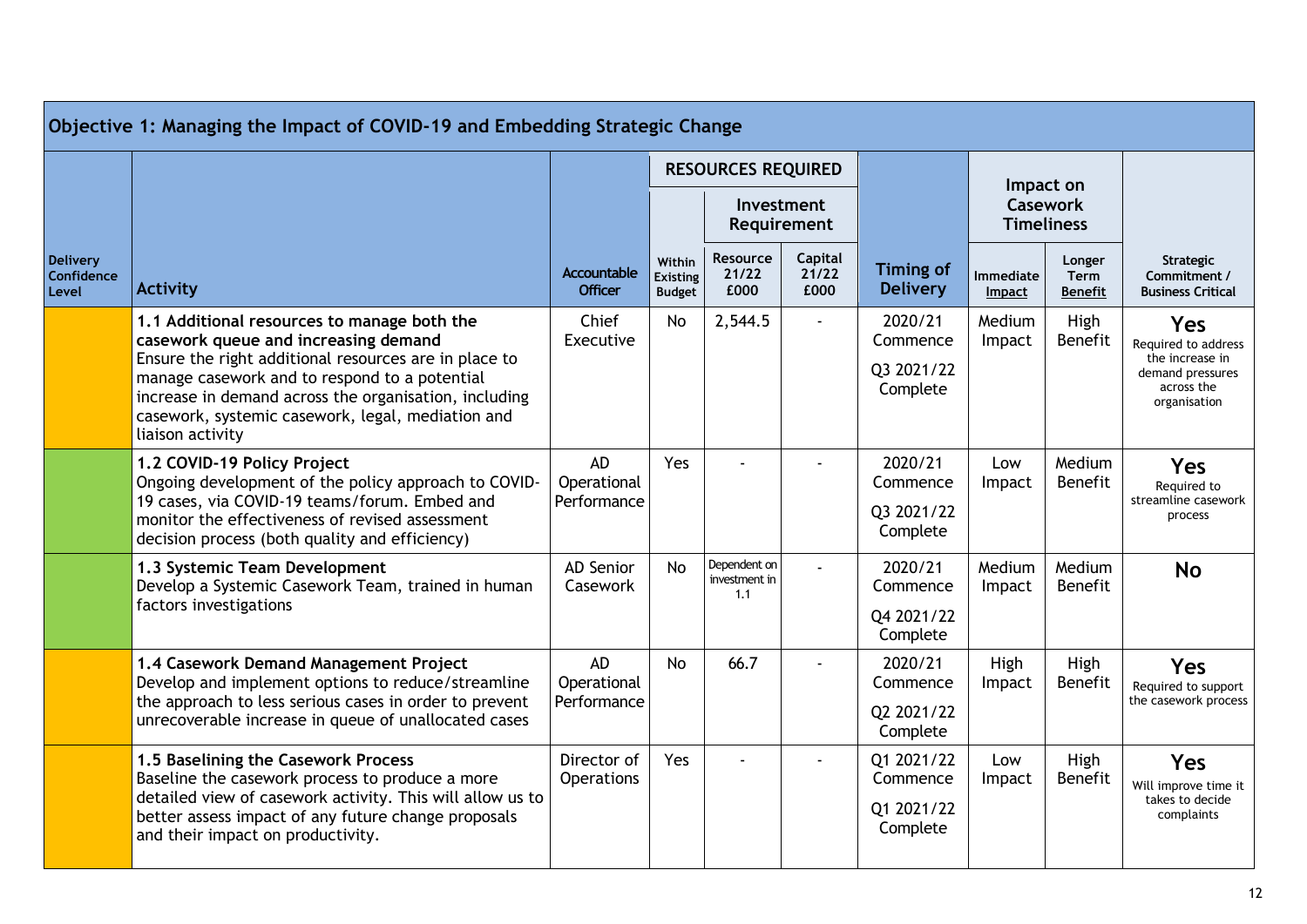|                                        | Objective 1: Managing the Impact of COVID-19 and Embedding Strategic Change                                                                                                                                                                                                                                                                                                                                                                                                                                                                                                                                                                                                                                                                                                                                                                                                       |                                      |                                            |                                      |                           |                                                  |                            |                                                   |                                                       |
|----------------------------------------|-----------------------------------------------------------------------------------------------------------------------------------------------------------------------------------------------------------------------------------------------------------------------------------------------------------------------------------------------------------------------------------------------------------------------------------------------------------------------------------------------------------------------------------------------------------------------------------------------------------------------------------------------------------------------------------------------------------------------------------------------------------------------------------------------------------------------------------------------------------------------------------|--------------------------------------|--------------------------------------------|--------------------------------------|---------------------------|--------------------------------------------------|----------------------------|---------------------------------------------------|-------------------------------------------------------|
|                                        |                                                                                                                                                                                                                                                                                                                                                                                                                                                                                                                                                                                                                                                                                                                                                                                                                                                                                   |                                      |                                            | <b>RESOURCES REQUIRED</b>            | Investment<br>Requirement |                                                  |                            | Impact on<br><b>Casework</b><br><b>Timeliness</b> |                                                       |
| <b>Delivery</b><br>Confidence<br>Level | <b>Activity</b>                                                                                                                                                                                                                                                                                                                                                                                                                                                                                                                                                                                                                                                                                                                                                                                                                                                                   | <b>Accountable</b><br><b>Officer</b> | Within<br><b>Existing</b><br><b>Budget</b> | <b>Resource</b><br>21/22<br>£000     | Capital<br>21/22<br>£000  | <b>Timing of</b><br><b>Delivery</b>              | <b>Immediate</b><br>Impact | Longer<br><b>Term</b><br><b>Benefit</b>           | Strategic<br>Commitment /<br><b>Business Critical</b> |
|                                        | 1.6 Quality Programme - End-to-End Review<br>Review the end-to-end casework process, identify<br>opportunities to reduce waste and increase efficiency<br>and deliver agreed process changes. In 2021/22 the<br>activity will focus on changes that try to limit the<br>impact on casework delivery where possible                                                                                                                                                                                                                                                                                                                                                                                                                                                                                                                                                                | AD Q&I                               | No                                         | 43.0                                 |                           | Q2 2021/22<br>Commence<br>Q4 2022/23<br>Complete | High<br>Impact             | High<br>Benefit                                   | <b>No</b>                                             |
|                                        | 1.7 Quality Programme - Clinical Advice Outstanding<br><b>Activities (Medium Casework Impact)</b><br>We have completed or are on track to complete a large<br>number of outstanding Clinical Advice Project activities<br>in 2020/21 (including clinical advice shared on request<br>and multi-disciplinary meetings in high risk cases).<br>We anticipate completing the following in 2021/22:<br>• Sighting Clinical Advisers on provisional views in SCW<br>cases<br>• Communicating qualifications of a clinician and<br>piloting naming clinicians<br>• Embedding surveys of clinicians and caseworkers<br>• Continue to involve clinicians more at assessment<br>stage<br>• Review if sharing qualifications and improving<br>communication improves perception of service<br>• Assess current policy and capability in systems-based<br>approaches and root cause analysis | AD Q&I                               | No                                         | 119.0                                |                           | 2020/21<br>Commence<br>Q4 2021/22<br>Complete    | Medium<br>Impact           | Disbenefit                                        | <b>Yes</b><br><b>Current Strategic</b><br>Priority    |
|                                        | 1.8 Quality Programme - Clinical Advice Outstanding<br><b>Activities (High Casework Impact)</b><br>The following activities, while likely to be complete<br>and ready for roll out, may need to be paused due to<br>the high impact on casework:<br>• Sighting Clinical Advisers on all provisional views                                                                                                                                                                                                                                                                                                                                                                                                                                                                                                                                                                         | AD Q&I                               | <b>No</b>                                  | Dependent on<br>investment in<br>1.7 | $\blacksquare$            | 2020/21<br>Commence<br><b>TBC</b><br>Complete    | High<br>Impact             | Disbenefit                                        | Yes<br><b>Current Strategic</b><br>Priority           |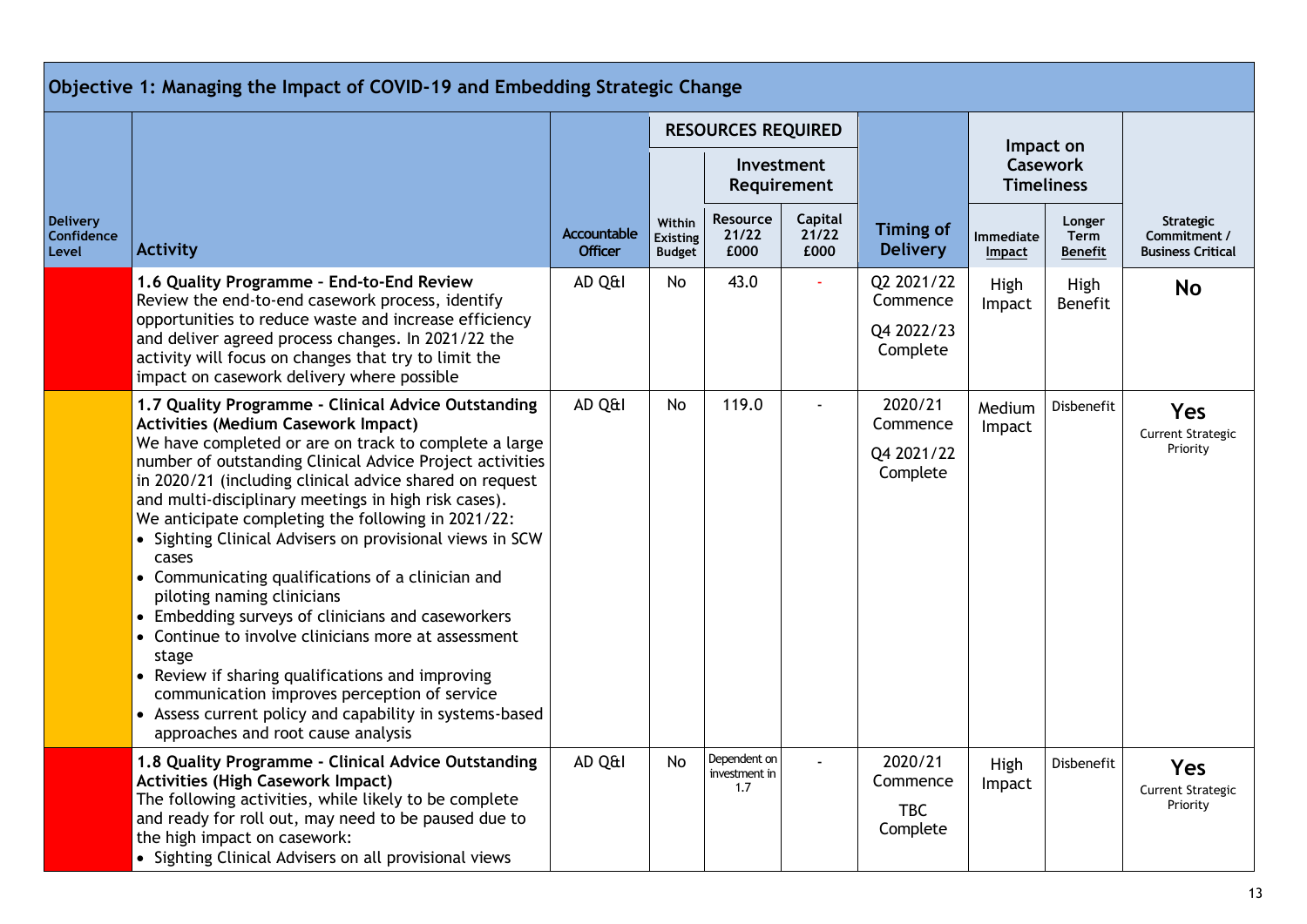|                                               | Objective 1: Managing the Impact of COVID-19 and Embedding Strategic Change                                                                                                                                                                                                                                   |                               |                                            |                                      |                          |                                                  |                            |                                      |                                                              |
|-----------------------------------------------|---------------------------------------------------------------------------------------------------------------------------------------------------------------------------------------------------------------------------------------------------------------------------------------------------------------|-------------------------------|--------------------------------------------|--------------------------------------|--------------------------|--------------------------------------------------|----------------------------|--------------------------------------|--------------------------------------------------------------|
|                                               |                                                                                                                                                                                                                                                                                                               |                               |                                            | <b>RESOURCES REQUIRED</b>            |                          |                                                  | Impact on                  |                                      |                                                              |
|                                               |                                                                                                                                                                                                                                                                                                               |                               |                                            | Investment                           | Requirement              |                                                  |                            | <b>Casework</b><br><b>Timeliness</b> |                                                              |
| <b>Delivery</b><br><b>Confidence</b><br>Level | <b>Activity</b>                                                                                                                                                                                                                                                                                               | Accountable<br><b>Officer</b> | Within<br><b>Existing</b><br><b>Budget</b> | <b>Resource</b><br>21/22<br>£000     | Capital<br>21/22<br>£000 | <b>Timing of</b><br><b>Delivery</b>              | Immediate<br><b>Impact</b> | Longer<br>Term<br><b>Benefit</b>     | <b>Strategic</b><br>Commitment /<br><b>Business Critical</b> |
|                                               | • Review risk profiling to ensure that it captures<br>'severity of potential harm'.<br>• Risk profiling review to inform engagement with the<br>NHS wide 'emerging concerns' protocol<br>• Identify any changes needed to guidance,<br>caseworker accreditation, quality assurance, training<br>& recruitment |                               |                                            |                                      |                          |                                                  |                            |                                      |                                                              |
|                                               | 1.9 Quality Programme - Balancing Evidence<br>Deliver training for casework staff in:<br>• ALR and time limit e-learning<br>• Balancing evidence and probability<br>A phased and targeted approach may be employed to<br>lower the impact on casework                                                         | AD Q&I                        | No.                                        | Dependent on<br>investment in<br>1.7 |                          | Q2 2021/22<br>Commence<br>Q4 2021/22<br>Complete | Medium<br>Impact           | Low<br><b>Benefit</b>                | <b>No</b>                                                    |
|                                               | 1.10 Quality Programme - Digital Publishing Platform<br>(DPP) Casework Publication<br>Continue the process of publishing the majority of<br>casework online                                                                                                                                                   | AD Q&I                        | No                                         | Dependent on<br>investment in<br>1.7 |                          | Q1 2021/22<br>Commence<br>Q4 2021/22<br>Complete | High<br>Impact             | <b>Disbenefit</b>                    | <b>Yes</b><br><b>Current Strategic</b><br>Priority           |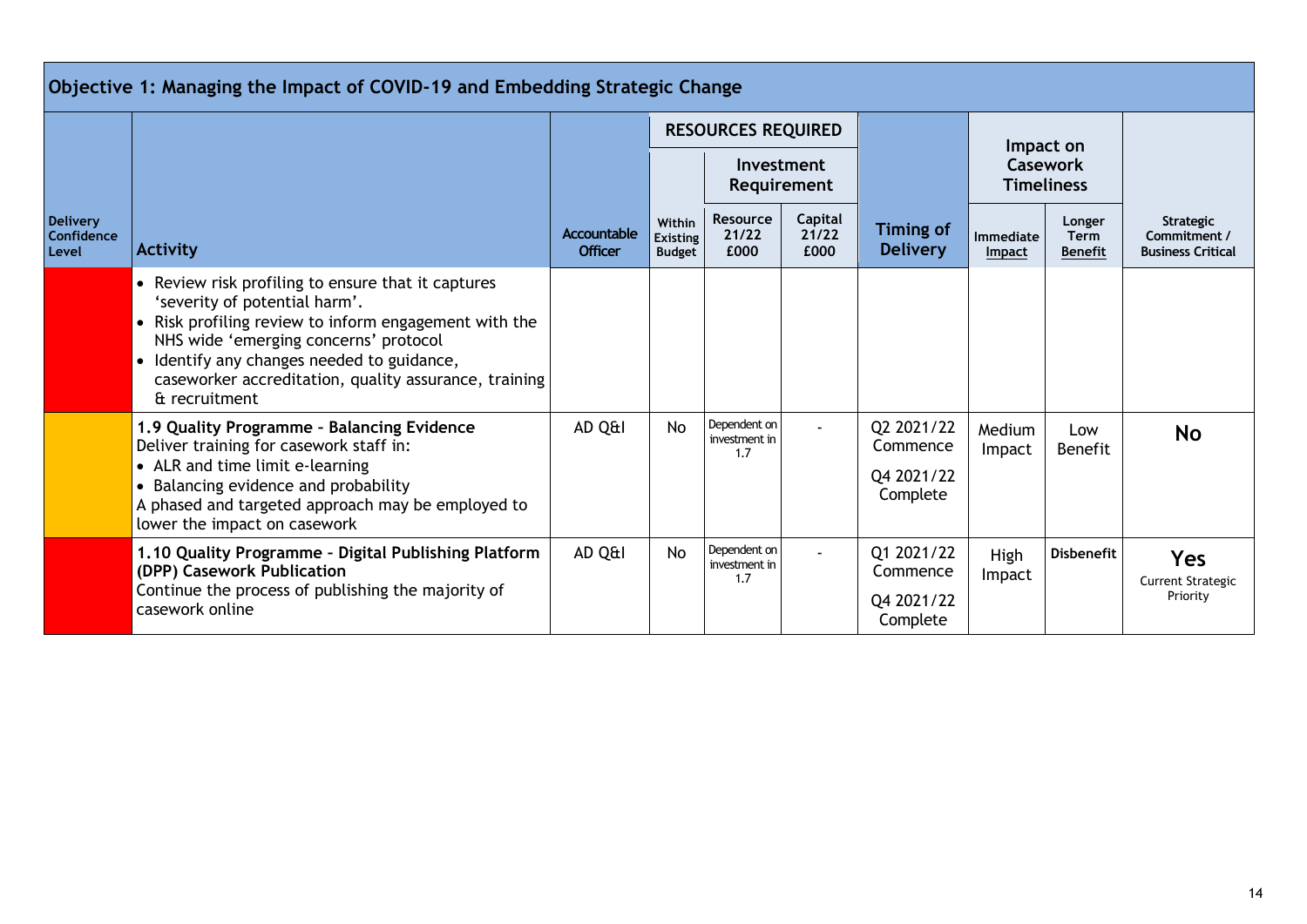|                                               | <b>Objective 2: Priority Corporate Projects</b>                                                                      |                                      |                                            |                                  |                                  |                                     |                            |                                         |                                                              |
|-----------------------------------------------|----------------------------------------------------------------------------------------------------------------------|--------------------------------------|--------------------------------------------|----------------------------------|----------------------------------|-------------------------------------|----------------------------|-----------------------------------------|--------------------------------------------------------------|
|                                               |                                                                                                                      |                                      |                                            | <b>RESOURCES REQUIRED</b>        |                                  |                                     |                            | Impact on                               |                                                              |
|                                               |                                                                                                                      |                                      |                                            |                                  | Investment<br><b>Requirement</b> |                                     |                            | <b>Casework</b><br><b>Timeliness</b>    |                                                              |
| <b>Delivery</b><br><b>Confidence</b><br>Level | <b>Activity</b>                                                                                                      | <b>Accountable</b><br><b>Officer</b> | Within<br><b>Existing</b><br><b>Budget</b> | <b>Resource</b><br>21/22<br>£000 | <b>Capital</b><br>21/22<br>£000  | <b>Timing of</b><br><b>Delivery</b> | <b>Immediate</b><br>Impact | Longer<br><b>Term</b><br><b>Benefit</b> | <b>Strategic</b><br>Commitment /<br><b>Business Critical</b> |
|                                               | 2.1 HR Transformation<br>Continue the HR Transformation Project, which                                               | COO                                  | <b>No</b>                                  | 69.0                             | 368.0                            | 2020/21<br>Commence                 | Medium<br>Impact           | Low<br><b>Benefit</b>                   | <b>No</b>                                                    |
|                                               | includes updating HR policies and implementing a new<br>HR system                                                    |                                      |                                            |                                  |                                  | Q4 2021/22<br>Complete              |                            |                                         |                                                              |
|                                               | 2.2 Cyber Security and Privacy<br>Commission and implement new managed services to                                   | AD Info<br>Assurance                 | <b>No</b>                                  | 192.0                            | $\overline{a}$                   | Q2 2021/22<br>Commence              | Low<br>Impact              | <b>No</b><br>Benefit                    | <b>Yes</b><br>To reduce risk of<br>malware attack and        |
|                                               | strengthen our cyber security and privacy<br>arrangements                                                            |                                      |                                            |                                  |                                  | Q4 2021/22<br>Complete              |                            |                                         | improve data<br>recovery capability                          |
|                                               | 2.3 Corporate Intelligence<br>Continue to implement the Corporate Intelligence                                       | <b>AD Business</b><br>Mgt            | No.                                        | 30.0                             | 206.9                            | 2020/21<br>Commence                 | Medium<br>Impact           | Low<br><b>Benefit</b>                   | Yes<br>To improve data                                       |
|                                               | Project, including the development of the data<br>strategy, the data warehouse and new data analytical<br>techniques |                                      |                                            |                                  |                                  | Q4 2021/22<br>Complete              |                            |                                         | reporting and analysis                                       |
|                                               | 2.4 Millbank Office<br>Extend the Millbank Office lease                                                              | AD ICT &<br>Accom                    | <b>No</b>                                  | 10.0                             | $\blacksquare$                   | 01 2021/22<br>Commence              | No<br>Impact               | No<br>Benefit                           | Yes<br>Lease at Millbank is                                  |
|                                               |                                                                                                                      |                                      |                                            |                                  |                                  | Q4 2021/22<br>Complete              |                            |                                         | at renewal point                                             |
|                                               | 2.5 Ombudsnet<br>Design and implement a new intranet system adopting                                                 | <b>AD Comms</b>                      | N <sub>0</sub>                             | 59.5                             | 148.0                            | Q1 2021/22<br>Commence              | High<br>Impact             | High<br>Benefit                         | <b>Yes</b><br>Current system out of                          |
|                                               | approaches which minimise the impact on casework<br>but maintain quality                                             |                                      |                                            |                                  |                                  | Q4 2021/22<br>Complete              |                            |                                         | support in 2021                                              |
|                                               | 2.6 Assurance Review<br>Complete the review of assurance arrangements,                                               | Chief of<br><b>Staff</b>             | Yes                                        |                                  |                                  | 2020/21<br>Commence                 | <b>No</b><br>Impact        | <b>No</b><br>Benefit                    | <b>Yes</b><br><b>Audit Committee</b>                         |
|                                               | particularly the assurance table                                                                                     |                                      |                                            |                                  |                                  | Q2 2021/22<br>Complete              |                            |                                         | requirement                                                  |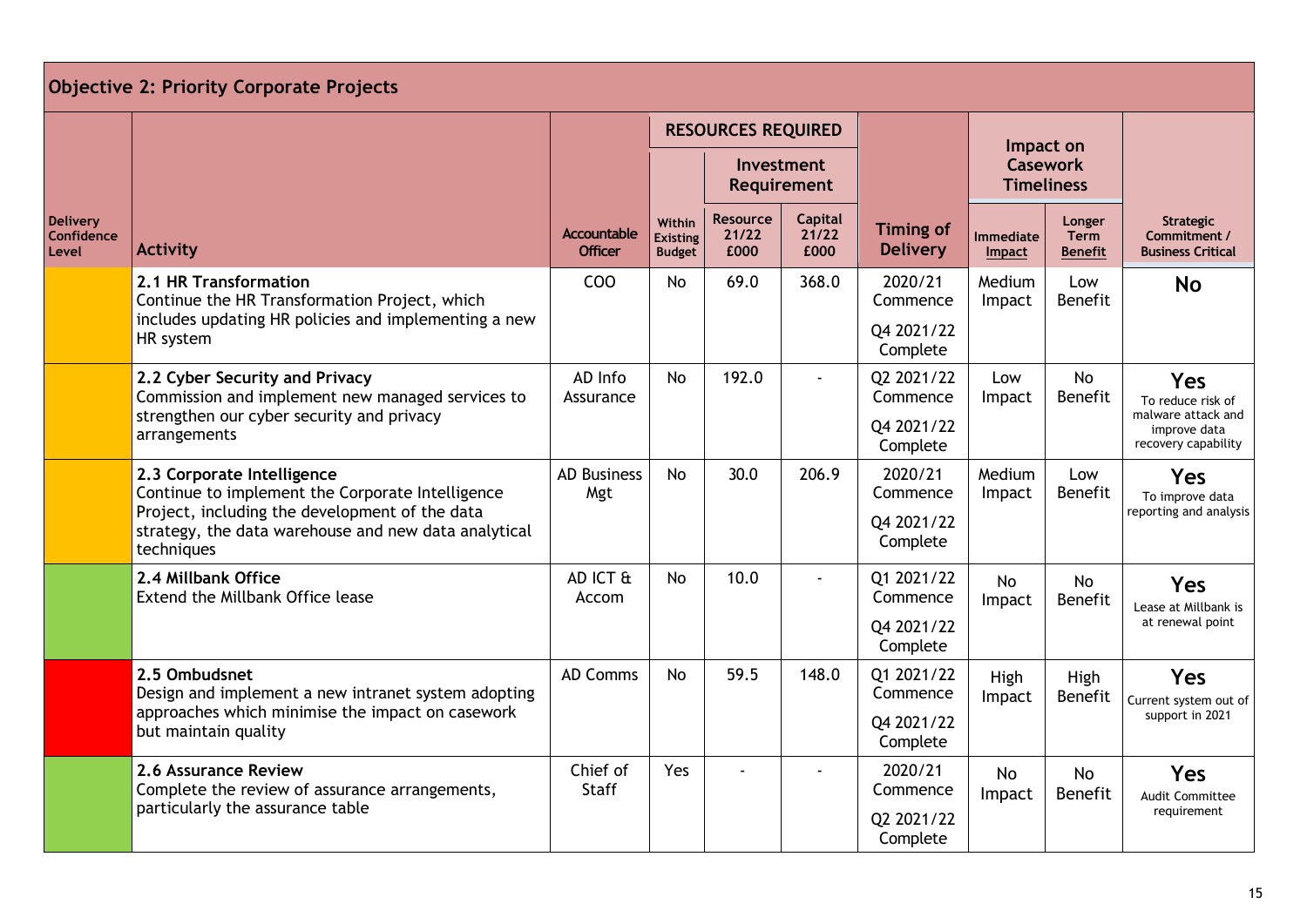|                                        | Objective 3: Future Strategy Development                                                                                                                                                                                                                         |                               |                                            |                                      |                          |                                               |                            |                                      |                                                                                                 |
|----------------------------------------|------------------------------------------------------------------------------------------------------------------------------------------------------------------------------------------------------------------------------------------------------------------|-------------------------------|--------------------------------------------|--------------------------------------|--------------------------|-----------------------------------------------|----------------------------|--------------------------------------|-------------------------------------------------------------------------------------------------|
|                                        |                                                                                                                                                                                                                                                                  |                               |                                            | <b>RESOURCES REQUIRED</b>            |                          |                                               |                            | Impact on                            |                                                                                                 |
|                                        |                                                                                                                                                                                                                                                                  |                               |                                            | Investment<br>Requirement            |                          |                                               |                            | <b>Casework</b><br><b>Timeliness</b> |                                                                                                 |
| <b>Delivery</b><br>Confidence<br>Level | <b>Activity</b>                                                                                                                                                                                                                                                  | Accountable<br><b>Officer</b> | Within<br><b>Existing</b><br><b>Budget</b> | <b>Resource</b><br>21/22<br>£000     | Capital<br>21/22<br>£000 | <b>Timing of</b><br>delivery                  | Immediate<br><b>Impact</b> | Longer<br>Term<br><b>Benefit</b>     | Strategic<br>Commitment /<br><b>Business Critical</b>                                           |
|                                        | 3.1 Demonstrating the Impact of our Service<br>Increase the information that we publish and highlighting<br>significant cases to the media, Parliament and public to<br>help demonstrate our impact                                                              | <b>AD Comms</b>               | No.                                        | 74.0                                 |                          | Ongoing                                       | Low<br>Impact              | Disbenefit                           | <b>No</b>                                                                                       |
|                                        | 3.2 Standards, Training and Accreditation<br>Programme<br>Embed the Complaint Standard Framework in the NHS,<br>develop new standards for Parliamentary organisations,<br>and introduce a new Online Training Platform                                           | AD Strategy &<br>Partnerships | <b>No</b>                                  | 107.0                                | 110.5                    | 2020/21<br>Commence<br>Q4 2021/22<br>Complete | Low<br>Impact              | Medium<br><b>Benefit</b>             | <b>No</b>                                                                                       |
|                                        |                                                                                                                                                                                                                                                                  | <b>DEVELOPING OUR SKILLS</b>  |                                            |                                      |                          |                                               |                            |                                      |                                                                                                 |
|                                        | 3.3 Development of Dispute Resolution Skills<br><b>Training</b><br>Learning and Development resource to develop general                                                                                                                                          | AD Strategy &<br>Partnerships | <b>No</b>                                  | 52.0                                 |                          | Q1 2021/22<br>Commence                        | Low<br>Impact              | Medium<br>Benefit                    | <b>Yes</b><br>To support current                                                                |
|                                        | caseworker training on EDR skills                                                                                                                                                                                                                                |                               |                                            |                                      |                          | Q4 2021/22<br>Complete                        |                            |                                      | <b>Strategic Priority</b>                                                                       |
|                                        | 3.4 Development of Human Factors Approach to<br><b>Investigation Training</b><br>Learning and Development resource to develop a                                                                                                                                  | AD Strategy &<br>Partnerships | <b>No</b>                                  | Dependent on<br>investment in<br>3.3 |                          | Q1 2021/22<br>Commence                        | Low<br>Impact              | Medium<br>Benefit                    | <b>Yes</b><br>Clinical Advice review                                                            |
|                                        | human factors approach to investigation training<br>module for Senior Systemic Caseworkers                                                                                                                                                                       |                               |                                            |                                      |                          | Q4 2021/22<br>Complete                        |                            |                                      | commitment                                                                                      |
|                                        |                                                                                                                                                                                                                                                                  | DEVELOPING OUR ORGANISATION   |                                            |                                      |                          |                                               |                            |                                      |                                                                                                 |
|                                        | 3.5 Smarter Working Programme - Future Working<br><b>Practices Policy Approach</b><br>Review our working practices approach following the<br>research and consultation looking at new ways of<br>working. Outcomes of this policy approach will feed<br>into 3.6 | Chief of<br>Staff             | Yes                                        |                                      |                          | 2020/21<br>Commence<br>Q1 2021/22<br>Complete | Medium<br>Impact           | Medium<br>Benefit                    | Yes<br>Potential for working<br>at home for longer<br>requires embracing<br>new ways of working |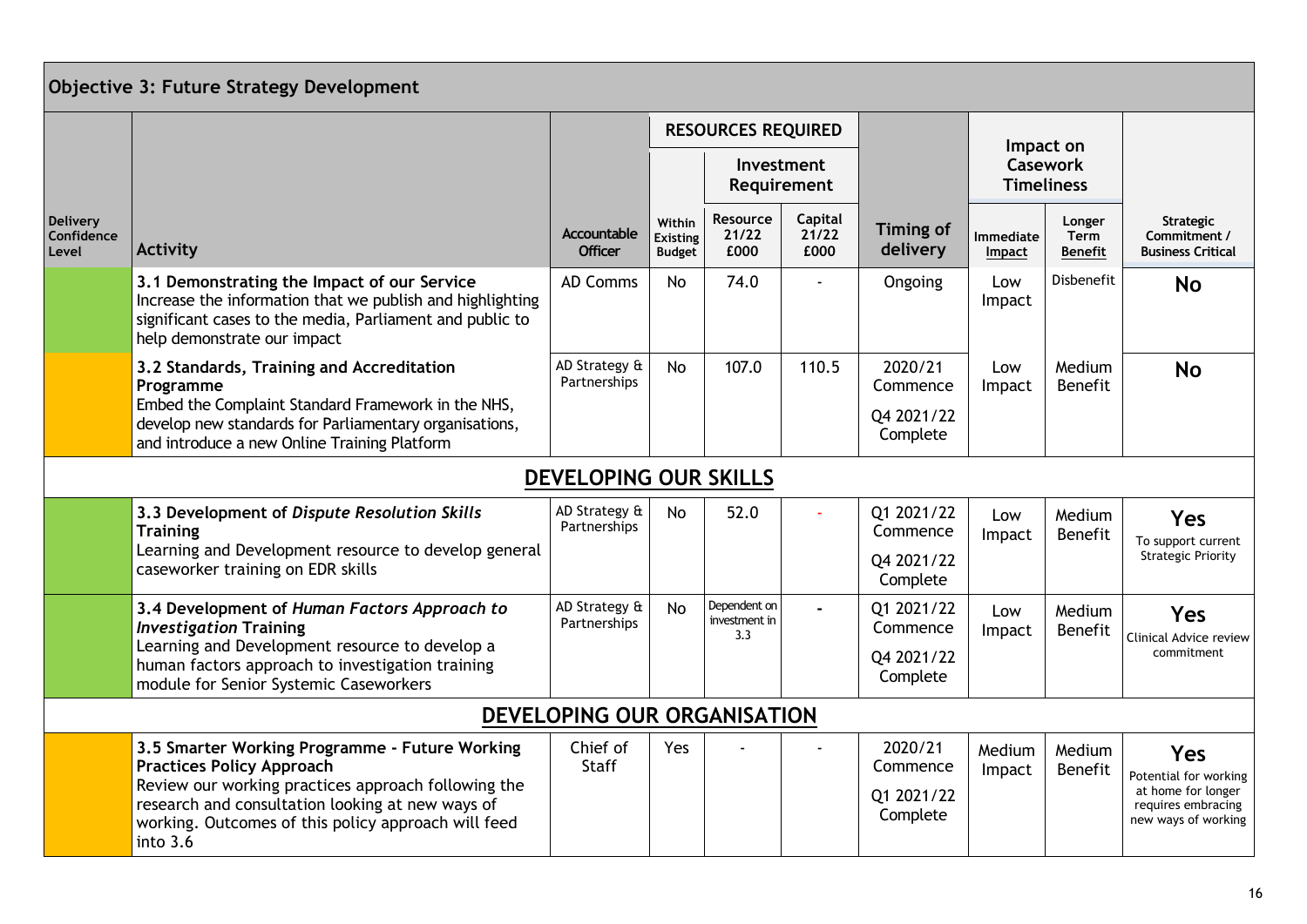|                                        | <b>Objective 3: Future Strategy Development</b>                                                                                                                                                                                                                                                                                                                                                                                                                              |                                 |                                            |                           |                                                   |                                                  |                     |                                                   |                                                                                                 |
|----------------------------------------|------------------------------------------------------------------------------------------------------------------------------------------------------------------------------------------------------------------------------------------------------------------------------------------------------------------------------------------------------------------------------------------------------------------------------------------------------------------------------|---------------------------------|--------------------------------------------|---------------------------|---------------------------------------------------|--------------------------------------------------|---------------------|---------------------------------------------------|-------------------------------------------------------------------------------------------------|
|                                        |                                                                                                                                                                                                                                                                                                                                                                                                                                                                              |                                 |                                            | <b>RESOURCES REQUIRED</b> |                                                   |                                                  |                     |                                                   |                                                                                                 |
|                                        |                                                                                                                                                                                                                                                                                                                                                                                                                                                                              |                                 |                                            |                           | Investment<br>Requirement                         |                                                  |                     | Impact on<br><b>Casework</b><br><b>Timeliness</b> |                                                                                                 |
| <b>Delivery</b><br>Confidence<br>Level | <b>Activity</b>                                                                                                                                                                                                                                                                                                                                                                                                                                                              | Accountable<br><b>Officer</b>   | Within<br><b>Existing</b><br><b>Budget</b> | Resource<br>21/22<br>£000 | Capital<br>21/22<br>£000                          | <b>Timing of</b><br>delivery                     | Immediate<br>Impact | Longer<br>Term<br><b>Benefit</b>                  | Strategic<br>Commitment /<br><b>Business Critical</b>                                           |
|                                        | 3.6 Smarter Working Programme - Scoping the<br>Programme                                                                                                                                                                                                                                                                                                                                                                                                                     | Director of<br><b>Resources</b> | No                                         | 199.0                     |                                                   | Q1 2021/22<br>Commence                           | Low<br>Impact       | No<br>Benefit                                     | Yes<br>Potential for working                                                                    |
|                                        | Building upon the Future Working Practices project by<br>defining the long-term vision for Smarter Working. This<br>will include embracing technology and facilities that<br>increases remote working capabilities and reduces<br>office space, travel and consumption of resources, such<br>as paper. Improving the skills, capabilities and<br>understanding of our staff to ensure improvements are<br>well received and embedded in future practices                     |                                 |                                            |                           |                                                   | Q2 2021/22<br>Complete                           |                     |                                                   | at home for longer<br>requires embracing<br>new ways of working                                 |
|                                        | 3.7 Smarter Working Programme - Implementing<br><b>Recommendations of Scoping</b><br>Implement immediate Smarter Working priorities, such<br>as enhanced Microsoft 365 functionality. From Q2,<br>begin to implement the recommendations from the<br>scoping exercise in 3.6 (into 2022/23)                                                                                                                                                                                  | Director of<br>Resources        | No                                         | 50.0                      | 300.0                                             | Q1 2021/22<br>Commence<br>Q4 2022/23<br>Complete | Medium<br>Impact    | High<br>Benefit                                   | Yes<br>Potential for working<br>at home for longer<br>requires embracing<br>new ways of working |
|                                        | 3.8 Smarter Working - ICT Infrastructure (VDI)<br>Improving the ICT infrastructure for remote working,<br>through moving away from the Virtual Desktop<br>Infrastructure (VDI) to a secure alternative solution                                                                                                                                                                                                                                                              | AD ICT &<br>Accom               | No                                         | 33.0                      | 350.0                                             | Q2 2021/22<br>Commence<br>Q4 2022/23<br>Complete | Low<br>Impact       | High<br>Benefit                                   | <b>No</b>                                                                                       |
|                                        | 3.9 Recruitment and Benchmarking Diversity<br>Refine our approach to recruitment to ensure that we<br>attract a diverse, skilled range of candidates,<br>reflecting the diversity of the regions from which our<br>members of staff are drawn.<br>• Full review of our recruitment approach<br>• New recruitment system<br>• All recruitment fully anonymised<br>• Application-based recruitment rather than CV based<br>• Integrating EDI strongly through all L&D activity | AD HR                           | No                                         | investment in<br>2.1      | Dependent on Dependent on<br>investment in<br>2.1 | 2020/21<br>Commence<br>Q4 2021/22<br>Complete    | Low<br>Impact       | No<br>Benefit                                     | <b>No</b>                                                                                       |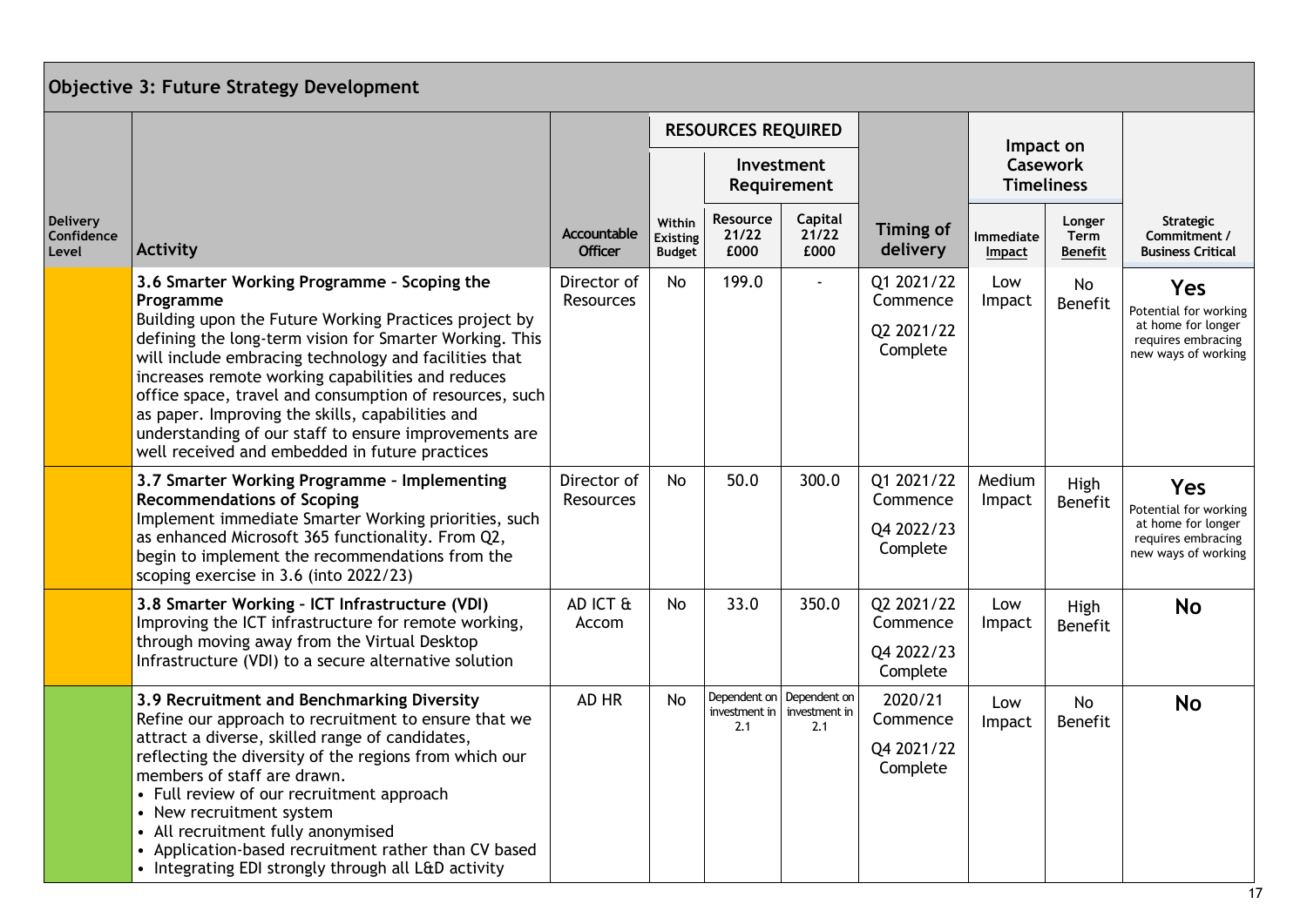|                                               | Objective 3: Future Strategy Development                                                                                                    |                                 |                                            |                                      |                           |                                         |                     |                                      |                                                       |
|-----------------------------------------------|---------------------------------------------------------------------------------------------------------------------------------------------|---------------------------------|--------------------------------------------|--------------------------------------|---------------------------|-----------------------------------------|---------------------|--------------------------------------|-------------------------------------------------------|
|                                               |                                                                                                                                             |                                 |                                            | <b>RESOURCES REQUIRED</b>            |                           |                                         |                     | Impact on                            |                                                       |
|                                               |                                                                                                                                             |                                 |                                            |                                      | Investment<br>Requirement |                                         |                     | <b>Casework</b><br><b>Timeliness</b> |                                                       |
| <b>Delivery</b><br><b>Confidence</b><br>Level | <b>Activity</b>                                                                                                                             | Accountable<br><b>Officer</b>   | Within<br><b>Existing</b><br><b>Budget</b> | Resource<br>21/22<br>£000            | Capital<br>21/22<br>£000  | <b>Timing of</b><br>delivery            | Immediate<br>Impact | Longer<br>Term<br><b>Benefit</b>     | Strategic<br>Commitment /<br><b>Business Critical</b> |
|                                               | 3.10 Develop the Strategy<br>Continue to refine the draft Corporate Strategy for                                                            | Director of<br>External         | Yes                                        | $\overline{a}$                       |                           | 2020/21<br>Commence                     | No<br>Impact        | No<br>Benefit                        | Yes<br>In line with Board                             |
|                                               | 2022/25                                                                                                                                     | Affairs,<br>Strategy &<br>Comms |                                            |                                      |                           | Q4 2021/22<br>Complete                  |                     |                                      | commitment                                            |
|                                               | 3.11 ICT Roadmap<br>Develop an ICT Roadmap for 2021/22 to support                                                                           | AD ICT &<br>Accom               | Yes                                        |                                      |                           | Q1 2021/22<br>Commence                  | No<br>Impact        | No<br><b>Benefit</b>                 | <b>No</b>                                             |
|                                               | delivery of the Corporate Strategy 2022/25. Full ICT<br>Strategy to follow in 2022/23.                                                      |                                 |                                            |                                      |                           | Q1 2021/22<br>Complete                  |                     |                                      |                                                       |
|                                               | 3.12 Develop CSR Submission<br>Continue to develop the CSR submission in line with the<br>development of the Corporate Strategy for 2022/25 | Director of<br><b>Resources</b> | Yes                                        |                                      |                           | In line with<br><b>HMT</b><br>timescale | <b>No</b><br>Impact | <b>No</b><br>Benefit                 | Yes<br>In line with HM<br>Treasury timelines          |
|                                               | 3.13 Communications Strategy<br>Develop a communications strategy to be delivered                                                           | <b>AD Comms</b>                 | <b>No</b>                                  | Dependent on<br>investment in<br>3.1 | $\overline{a}$            | Q2 2021/22<br>Commence                  | No<br>Impact        | No<br>Benefit                        | <b>No</b>                                             |
|                                               | alongside the Corporate Strategy 2022/25 (linked to<br>3.10)                                                                                |                                 |                                            |                                      |                           | Q4 2021/22<br>Complete                  |                     |                                      |                                                       |
|                                               | 3.14 Stakeholder Engagement Strategy<br>Develop a stakeholder strategy aligned to our                                                       | AD PA &<br>Insight              | Yes                                        |                                      |                           | Q2 2021/22<br>Commence                  | No<br>Impact        | <b>No</b><br>Benefit                 | <b>No</b>                                             |
|                                               | Communications Strategy (linked to 3.10 and 3.13)                                                                                           |                                 |                                            |                                      |                           | Q4 2021/22<br>Complete                  |                     |                                      |                                                       |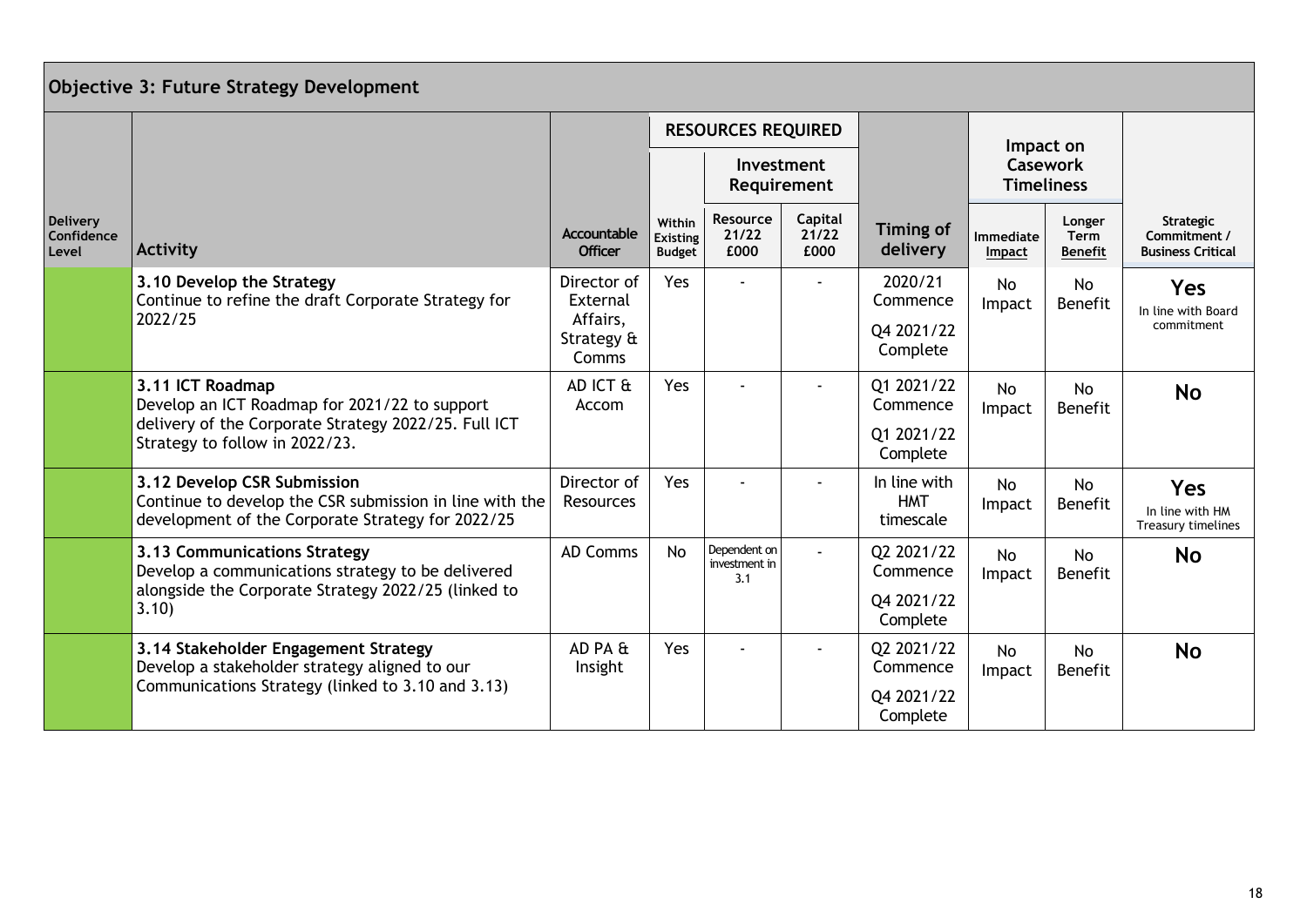# Part 4 measuring performance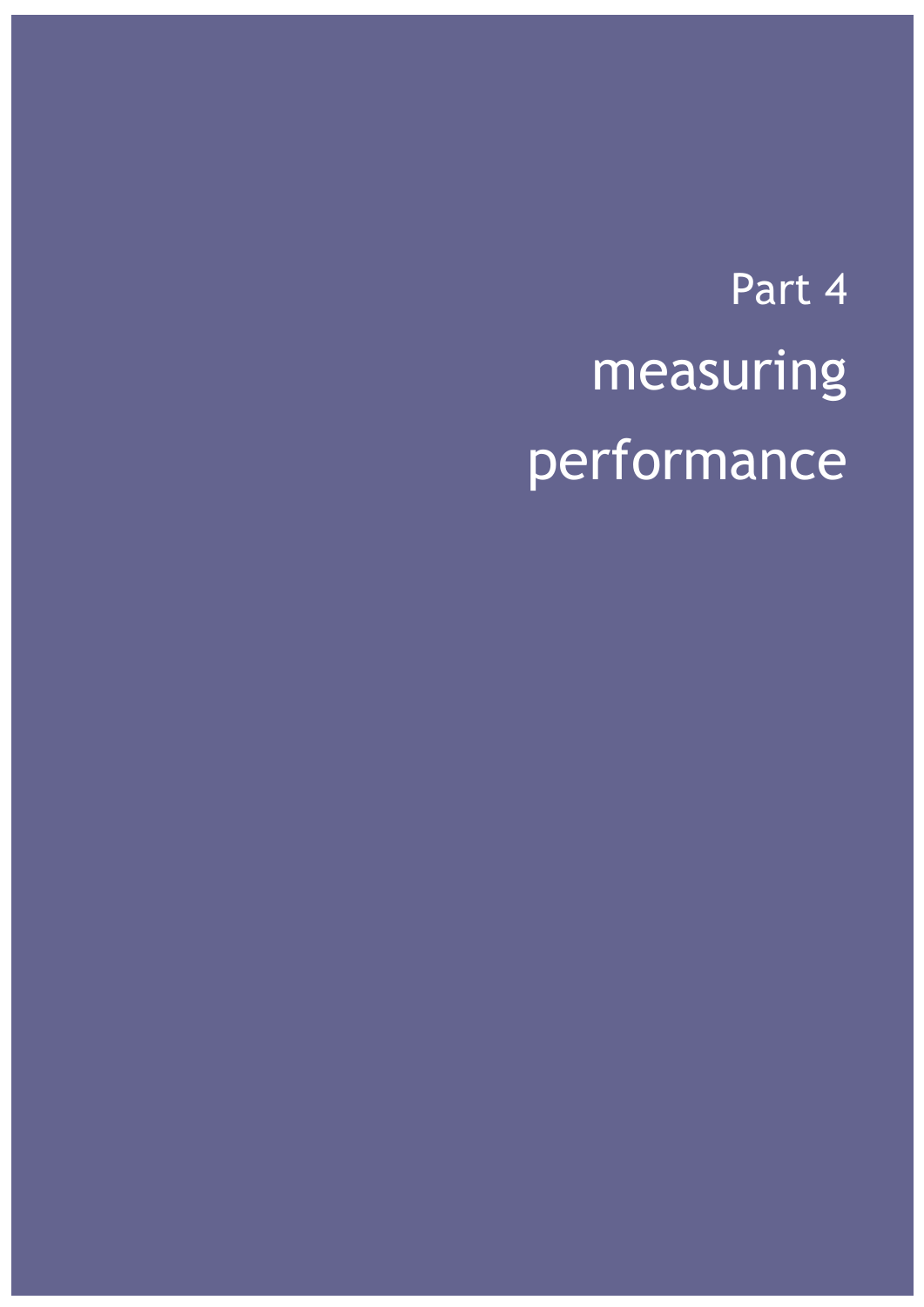### **Key Performance Indicators**

We will track success of the business plan through progress updates to the Board on the key activities we have set out in *Part 3 Business plan key activities*. Success will also be tracked through the set of key performance indicators (KPIs). The KPIs we will measure against in 2021/22 are set out below.

|                    | <b>Key Performance Indicators and Targets</b> |                                                                                             |                                              |                            |            |                        |                  |  |  |
|--------------------|-----------------------------------------------|---------------------------------------------------------------------------------------------|----------------------------------------------|----------------------------|------------|------------------------|------------------|--|--|
|                    |                                               |                                                                                             | <b>Baseline to enter into</b>                | Proposed                   |            | 2021/22 RAG thresholds |                  |  |  |
|                    |                                               | <b>Metric</b>                                                                               | 2021/22 and most recent<br><b>benchmarks</b> | 2021/22<br><b>Target</b>   | <b>Red</b> | <b>Amber</b>           | Green            |  |  |
|                    |                                               | Unallocated complaints before initial enquiries $(\#)$                                      | 164 (P10 2020/21)                            | Monitoring only            | n/a        | n/a                    | n/a              |  |  |
|                    |                                               | Unallocated complaints at primary investigation $(\#)$                                      | 2593 (P10 2020/21)                           | Monitoring only            | n/a        | n/a                    | n/a              |  |  |
|                    |                                               | Unallocated complaint reviews $(\#)$                                                        | 242 (P10 2020/21)                            | Monitoring only            | n/a        | n/a                    | n/a              |  |  |
|                    |                                               | Complaints over 52 weeks (#)                                                                | 568 (P10 2020/21)                            | Monitoring only            | n/a        | n/a                    | n/a              |  |  |
| PERFORMANCE        |                                               | Complaint reviews undertaken within 50 days $(\#)$                                          | 60.5% (P10 YTD 2020/21)                      | Monitoring only            | n/a        | n/a                    | n/a              |  |  |
|                    |                                               | Complaints decided following initial checks (within 7 days) (%)                             | 98.8% (P10 YTD 2020/21)                      | Monitoring only            | n/a        | n/a                    | n/a              |  |  |
|                    | Casework                                      | Complaints decided following further investigation (within 13<br>weeks $)$ (%)              | 27.0% (P10 YTD 2020/21)                      | Monitoring only            | n/a        | n/a                    | n/a              |  |  |
|                    |                                               | Complaints decided following further investigation (within 26<br>weeks $)$ $%$              | 56.1% (P10 YTD 2020/21)                      | Monitoring only            | n/a        | n/a                    | n/a              |  |  |
| <b>OPERATIONAL</b> |                                               | Complaints decided following further investigation (within 52<br>weeks $)$ $%$              | 91.5% (P10 YTD 2020/21)                      | Monitoring only            | n/a        | n/a                    | n/a              |  |  |
|                    |                                               | Accuracy of demand forecast (latest quarterly formal forecast)<br>(%)                       | -31.9% (P10 YTD 2020/21)                     | No target but<br>RAG rated | $>10.0\%$  | >17.5%                 | $\leq \pm 7.5\%$ |  |  |
|                    |                                               | Accuracy of unallocated complaints forecast (latest quarterly<br>formal forecast) (%) *NEW* | N/A                                          | No target but<br>RAG rated | >15.0%     | $>10.0\%$              | ≤10.0%           |  |  |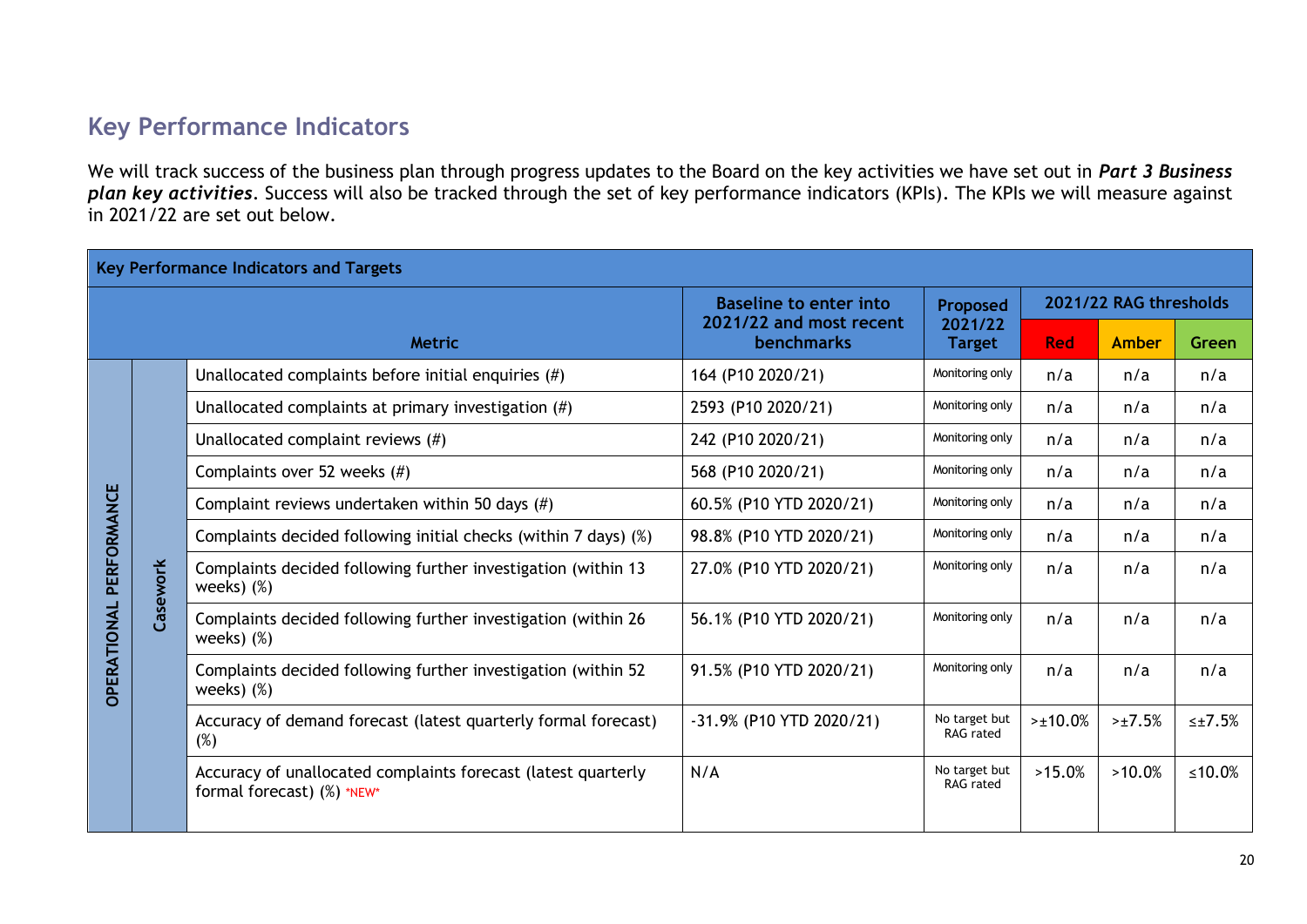|                  | <b>Key Performance Indicators and Targets</b> |                                                                                                                        |                                                                                                                                                                 |                          |                        |              |             |  |  |
|------------------|-----------------------------------------------|------------------------------------------------------------------------------------------------------------------------|-----------------------------------------------------------------------------------------------------------------------------------------------------------------|--------------------------|------------------------|--------------|-------------|--|--|
|                  |                                               |                                                                                                                        | <b>Baseline to enter into</b>                                                                                                                                   | Proposed                 | 2021/22 RAG thresholds |              |             |  |  |
|                  |                                               | <b>Metric</b>                                                                                                          | 2021/22 and most recent<br><b>benchmarks</b>                                                                                                                    | 2021/22<br><b>Target</b> | <b>Red</b>             | <b>Amber</b> | Green       |  |  |
|                  | ৳                                             | 'Giving you the information you need' Complainant Feedback (%)                                                         | 84% (Q3 2020/21)                                                                                                                                                | 84%                      | <74%                   | &84%         | ≥84%        |  |  |
|                  | Experience<br>service                         | 'Following an open and fair process' Complainant Feedback (%)                                                          | 71% (Q3 2020/21)                                                                                                                                                | 70%                      | $~51\%$                | ~570%        | $\geq 70\%$ |  |  |
|                  |                                               | 'Giving you a good service' Complainant Feedback (%)                                                                   | 68% (Q3 2020/21)                                                                                                                                                | 70%                      | $~50\%$                | $~5$ 70%     | $\geq 70\%$ |  |  |
|                  |                                               | Staff turnover (permanent staff only) (%)                                                                              | 5.8% (P10 YTD 2020/21)<br>No equivalent benchmark                                                                                                               | Monitoring only          | n/a                    | n/a          | n/a         |  |  |
| CORPORATE HEALTH |                                               | Staff turnover (headcount - permanent and fixed-term staff,<br>excluding agency) $(\%)$                                | 10.2% (P10 YTD 2020/21)<br>9% (2017/18 Civil Service)<br>16% (2020 CIPD all sectors)                                                                            | 9.0%                     | >15.0%                 | >9.0%        | ≤9.0%       |  |  |
|                  | Our People                                    | Average number of working days lost due to sickness absence per<br>FTE (12 month rolling average)                      | 9.9 (P10 2020/21YTD)<br>7.4 average working days lost<br>(AWDL) per staff year (2019/20<br>Civil Service)<br>8.0 days per employee (2020 CIPD<br>Public Sector) | 8.4                      | >10.0                  | >8.4         | $≤8.4$      |  |  |
|                  |                                               | Staff who are Black, Asian, mixed ethnicity and other ethnic<br>group $(\%)$                                           | 14.0% (P10)<br>14.0% (2011 Census)<br>13.2% (2019/20 Civil Service)                                                                                             | 14.0%                    | <12.0%                 | ~14.0%       | ≥14.0%      |  |  |
|                  |                                               | Black, Asian, mixed ethnicity and other ethnic group candidates<br>at application stage of the recruitment process (%) | 30.4% (P9 YTD 2020/21)                                                                                                                                          | 30%                      | $~120\%$               | $~30\%$      | $\geq$ 30%  |  |  |
|                  |                                               | Black, Asian, mixed ethnicity and other ethnic group candidates<br>appointed (%)                                       | 27.7% (P9 YTD 2020/21)                                                                                                                                          | 30%                      | ~120%                  | $~130\%$     | $\geq$ 30%  |  |  |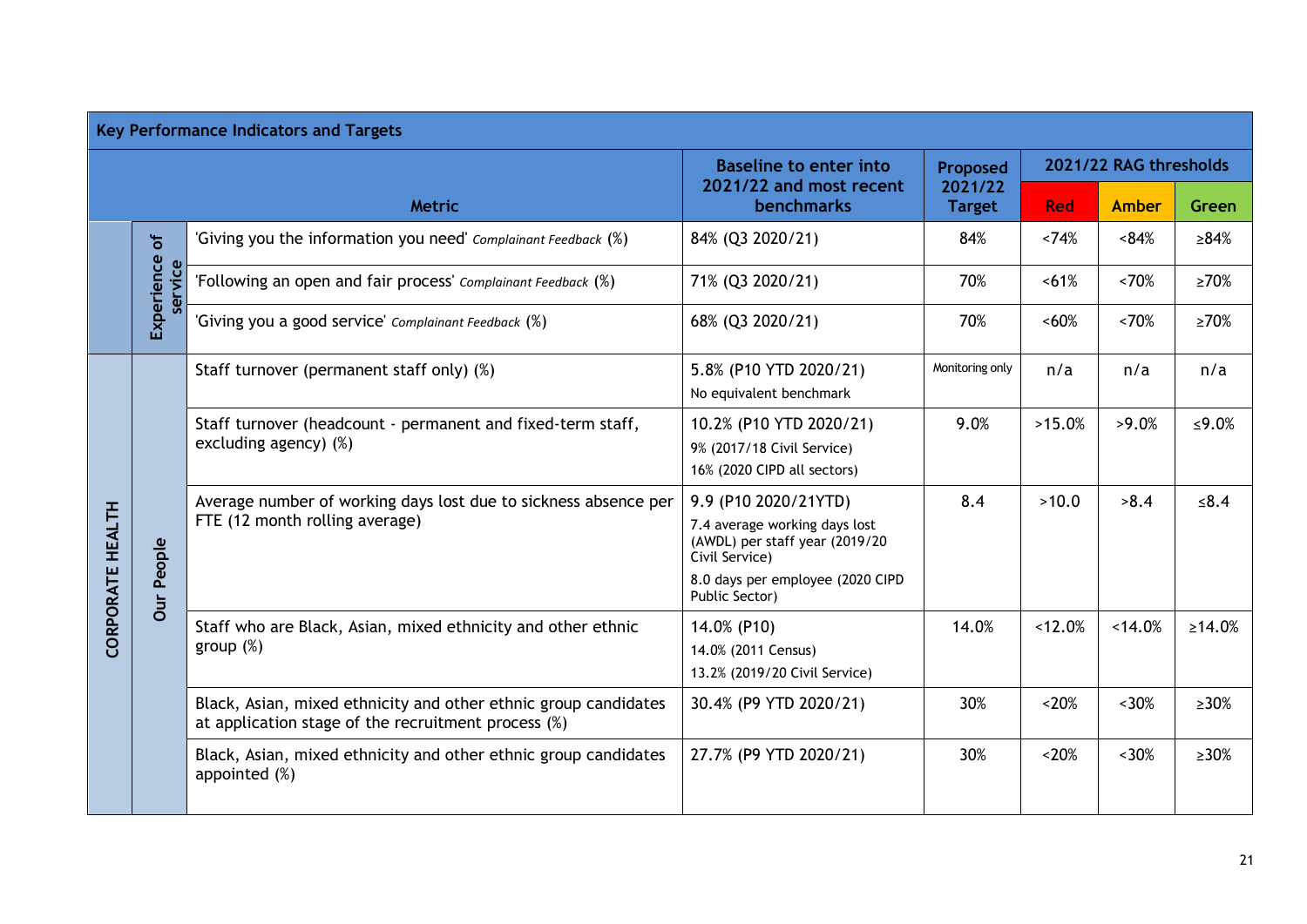|                            | <b>Key Performance Indicators and Targets</b>   |                                                                  |                                                      |                          |                        |                |              |  |  |
|----------------------------|-------------------------------------------------|------------------------------------------------------------------|------------------------------------------------------|--------------------------|------------------------|----------------|--------------|--|--|
|                            |                                                 |                                                                  | <b>Baseline to enter into</b>                        | <b>Proposed</b>          | 2021/22 RAG thresholds |                |              |  |  |
|                            |                                                 | <b>Metric</b>                                                    | 2021/22 and most recent<br><b>benchmarks</b>         | 2021/22<br><b>Target</b> |                        | Amber          | Green        |  |  |
|                            |                                                 | Staff who have a disability (%)                                  | 11.7% (P10 2020/21)<br>12.8% (2019/20 Civil Service) | 12.8%                    | $<10.8\%$              | < 12.8%        | $\ge 12.8\%$ |  |  |
|                            |                                                 | Staff who are female* (%) *NEW*                                  | 59.5% (P10 2020/21)<br>53.8% (2019/20 Civil Service) | Monitoring only          | n/a                    | n/a            | n/a          |  |  |
|                            | *NEW*                                           | Staff who are LGB or recorded sexual orientation as 'other'* (%) | 8.5% (P10 2020/21)<br>5% (2019/20 Civil Service)     | 8.5%                     | < 5.0%                 | &5%            | $\ge 8.5\%$  |  |  |
|                            |                                                 | Engagement index (%)                                             | 66% (2020/21)<br>66% (2020/21 Civil Service)         | 66%                      | < 56%                  | <66%           | ≥66%         |  |  |
|                            |                                                 | Operating within control totals                                  | YES (P10 2020/21)                                    | <b>YES</b>               | NO                     | $\blacksquare$ | <b>YES</b>   |  |  |
| Governance<br>Œ<br>Finance | Percentage of FOI requests reported on time (%) | 90% (P9 YTD 2020/21)<br>90% (ICO target)                         | 90%                                                  | $&50\%$                  | $<90\%$                | ≥90%           |              |  |  |
|                            |                                                 | Percentage of Subject Access Requests completed on time (%)      | 41% (P9 YTD 2020/21)<br>90% (ICO target)             | 90%                      | $&50\%$                | $<90\%$        | ≥90%         |  |  |

\* We currently do not ask if staff identify with a gender different than the one assigned to them at birth. This question has been incorporated into the specification for the new HR system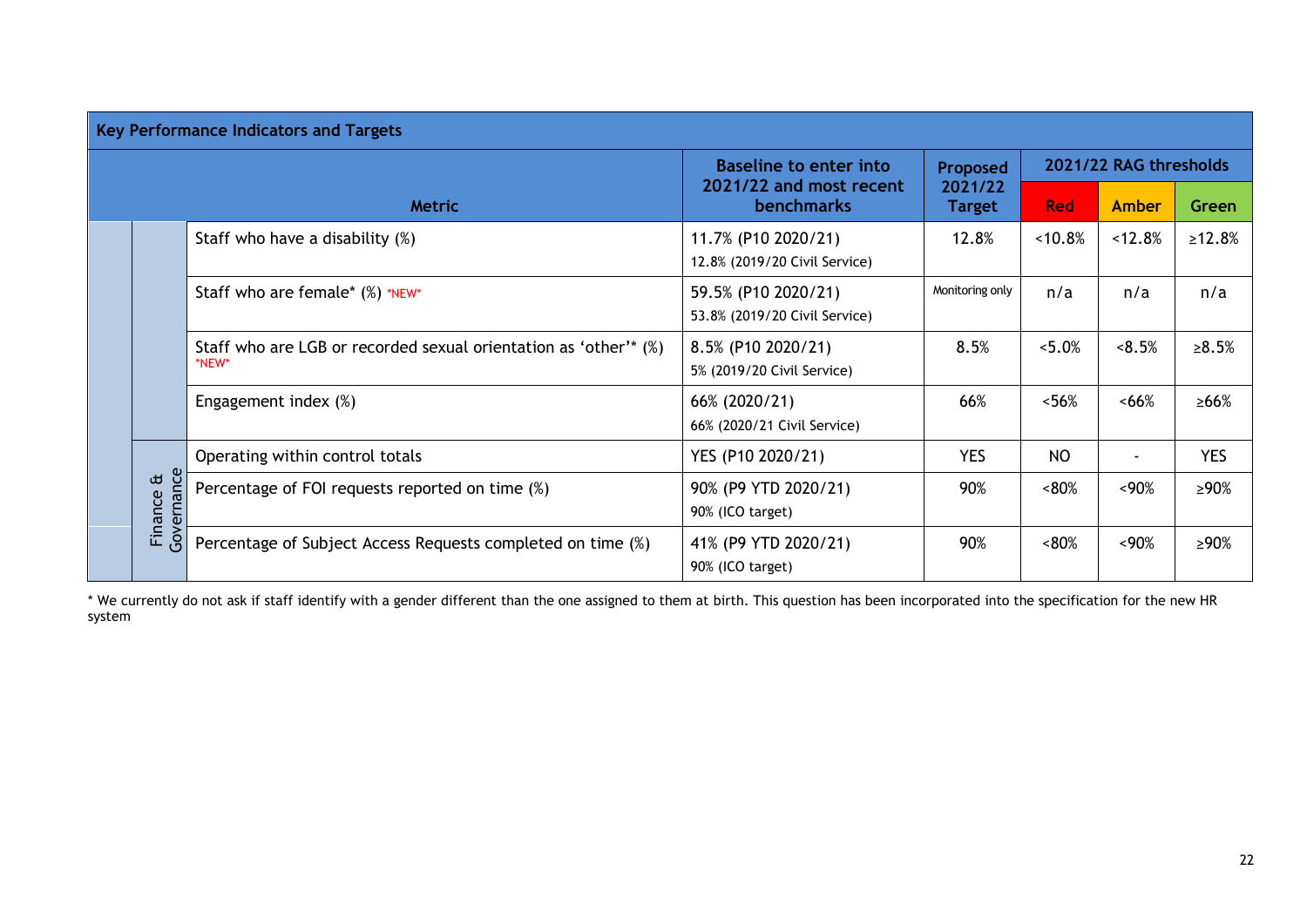## Part 5 resources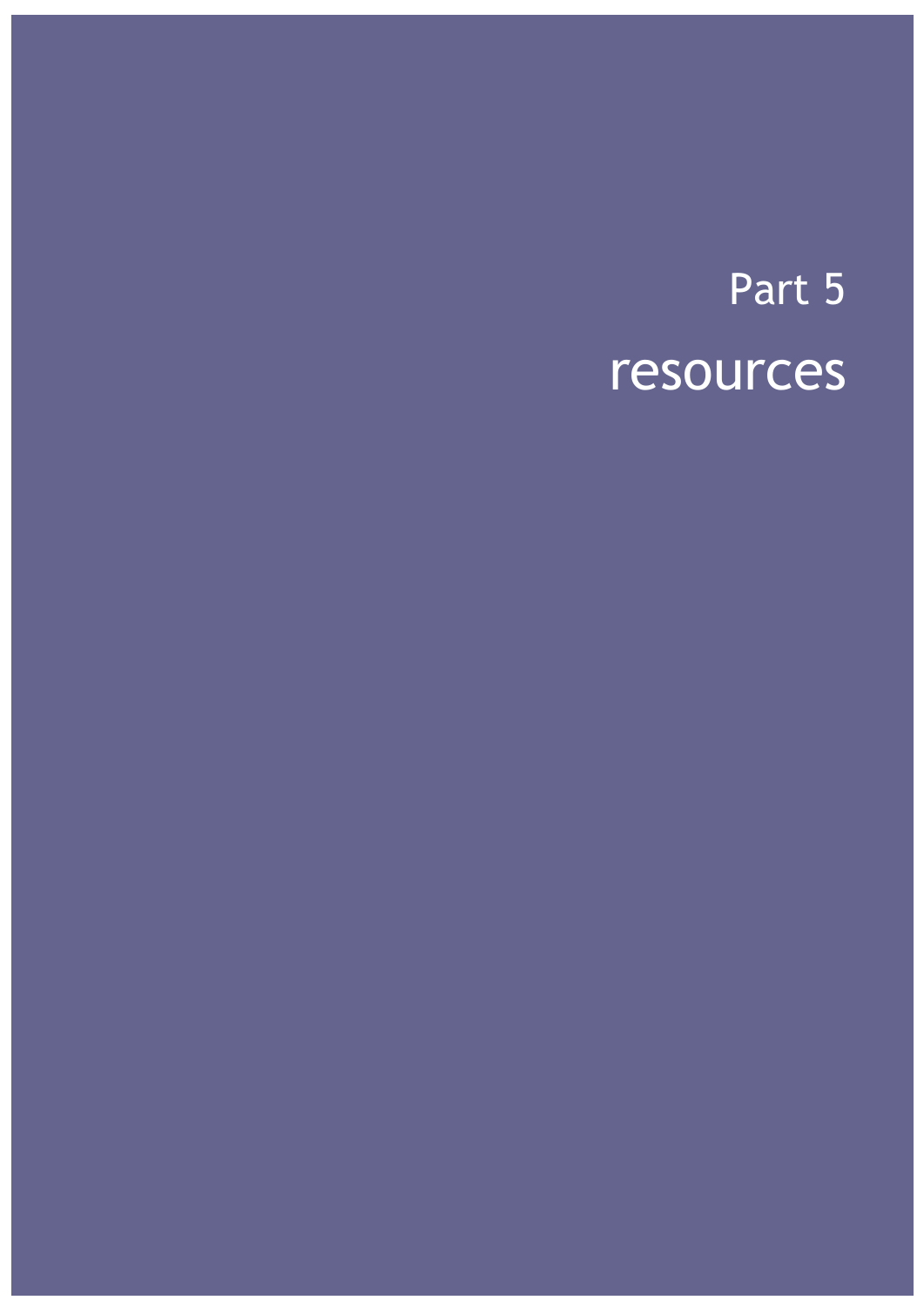## **Budget allocation**

The tables below provide details of total resource and capital budget allocations for 2021/22.

| Table 1: Resource budget position                                                                 | 2020/21<br>£m | 2021/22<br><b>Em</b> |
|---------------------------------------------------------------------------------------------------|---------------|----------------------|
| Resource funding available                                                                        | 28.4          | 31.7                 |
| Baseline budget (exc depreciation)                                                                | 28.4          | 28.2                 |
| 2021/22 proposed investments in business plan (plus additional<br>priorities outside of the plan) |               | 3.8                  |
| 2021/22 savings                                                                                   |               | (0.3)                |
| <b>Total Resource Budget Requirement</b>                                                          | 28.4          | 31.7                 |
| (Surplus) / Shortfall in year                                                                     | 0             | 0                    |
| <b>Cumulative (Surplus) / Shortfall</b>                                                           | 0             | O                    |

| Table 2: Capital programme                                          |       |  |
|---------------------------------------------------------------------|-------|--|
| Capital funding available                                           | 2,000 |  |
| Year 2 of HR Transformation project                                 | 368   |  |
| Year 2 of Corporate Intelligence project                            | 207   |  |
| Ombudsnet - Design and implement new intranet system                |       |  |
| Standards, Training & Accreditation Programme                       |       |  |
| Smarter Working Programme - Implementing recommendations of scoping |       |  |
| Smarter Working ICT infrastructure (VDI)                            |       |  |
| <b>Capital Programme (Allocated)</b>                                |       |  |
| (Surplus) / Shortfall                                               | (516) |  |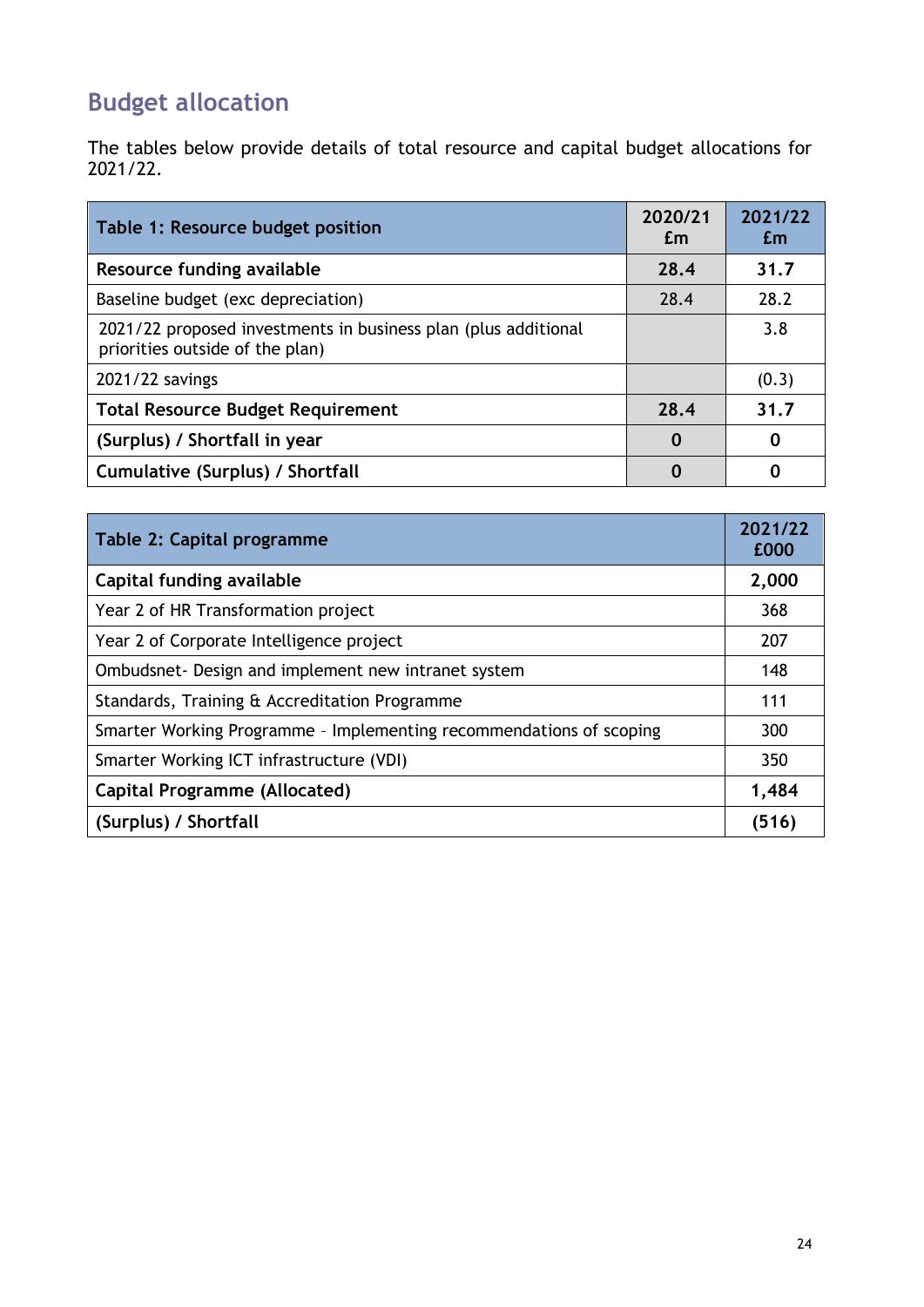## Risk to delivery Part 6 risks to delivery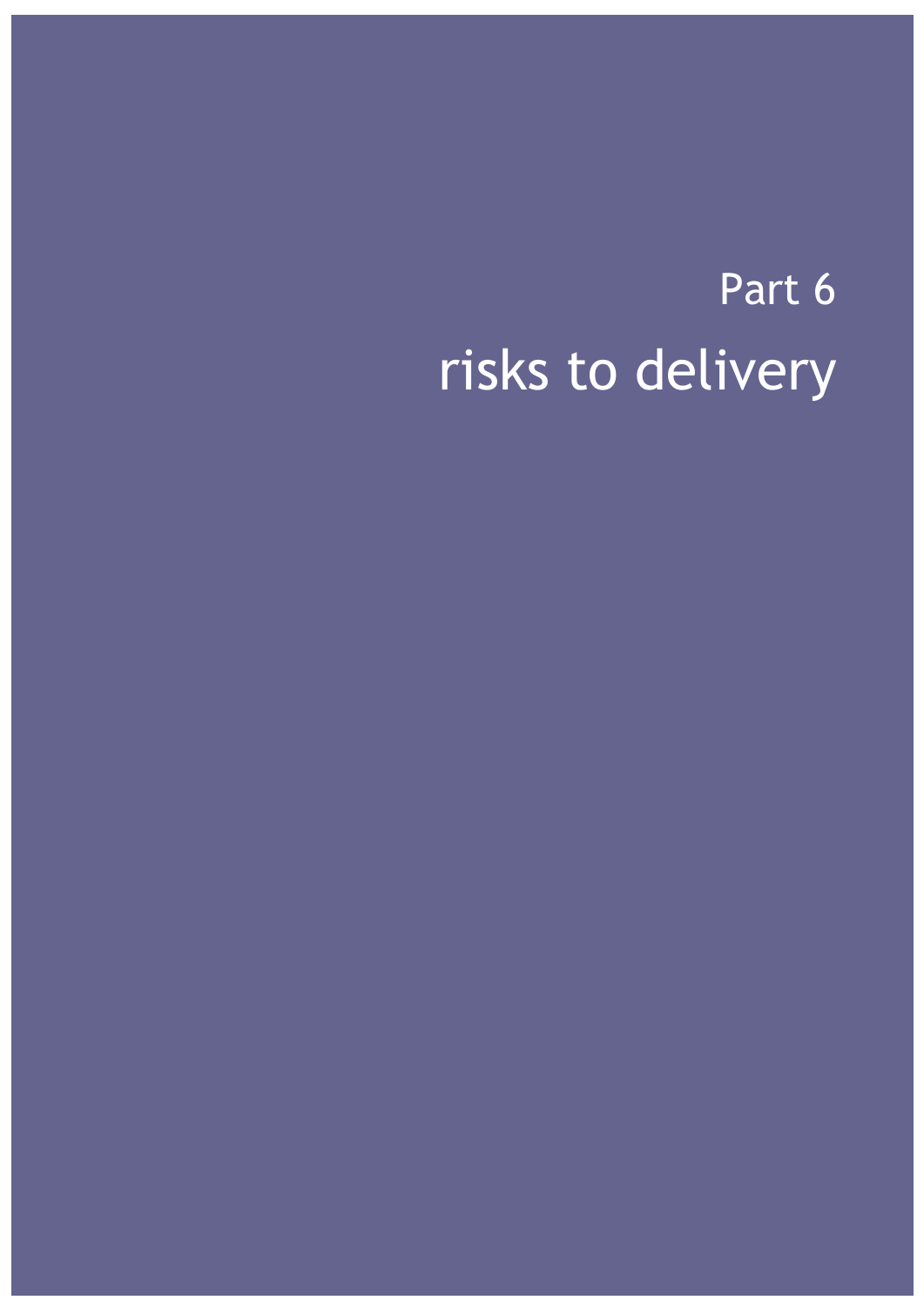## **Business Plan delivery risks**

These are the principal delivery risks to delivery as we enter the business plan year. We have included what we are doing to mitigate these business plan delivery risks.

| <b>Risk Description</b> |                                                                                                                                                                                                                                                                                           | <b>Risk</b><br><b>Rating</b> | <b>Response</b>                                                                                                                                                                                                                                                                                                                                                                                                                                                                                   |
|-------------------------|-------------------------------------------------------------------------------------------------------------------------------------------------------------------------------------------------------------------------------------------------------------------------------------------|------------------------------|---------------------------------------------------------------------------------------------------------------------------------------------------------------------------------------------------------------------------------------------------------------------------------------------------------------------------------------------------------------------------------------------------------------------------------------------------------------------------------------------------|
|                         | Long term impact of COVID-19 on the service and staff<br>There is a risk that we do not accurately anticipate the long-<br>term impact of COVID-19 on demand for our service or the<br>wellbeing and capacity of our staff, all of which pose a<br>significant risk to delivery capacity. | R                            | The way we monitor the implementation of activities in this<br>plan is our main response to this risk. We will continue to<br>monitor and forecast unallocated casework levels, staff<br>wellbeing and capacity using the best available information.<br>We will closely track performance against the business plan<br>and continually assess its deliverability, making in-year<br>prioritisation decisions as required based on the assessment<br>of impact, benefit and business-criticality. |
|                         | <b>Capacity to deliver</b><br>There is a risk that activities in the business plan may need<br>to be re-phased into the following year due to fluctuating<br>and unpredictable capacity at all levels of the organisation<br>due to impact of COVID-19.                                   | $ \mathbf{A} $               | We have assessed the feasibility of the plan through impact<br>assessment on PHSO teams and services. We have also<br>presented the plan with a delivery confidence RAG rating<br>indicating where we are more confident on our ability to<br>deliver activities in full. We will continue to focus on the<br>critical activities to deliver the business plan objectives,<br>making in-year decisions about prioritisation based on the<br>assessments of impact, benefit and criticality.       |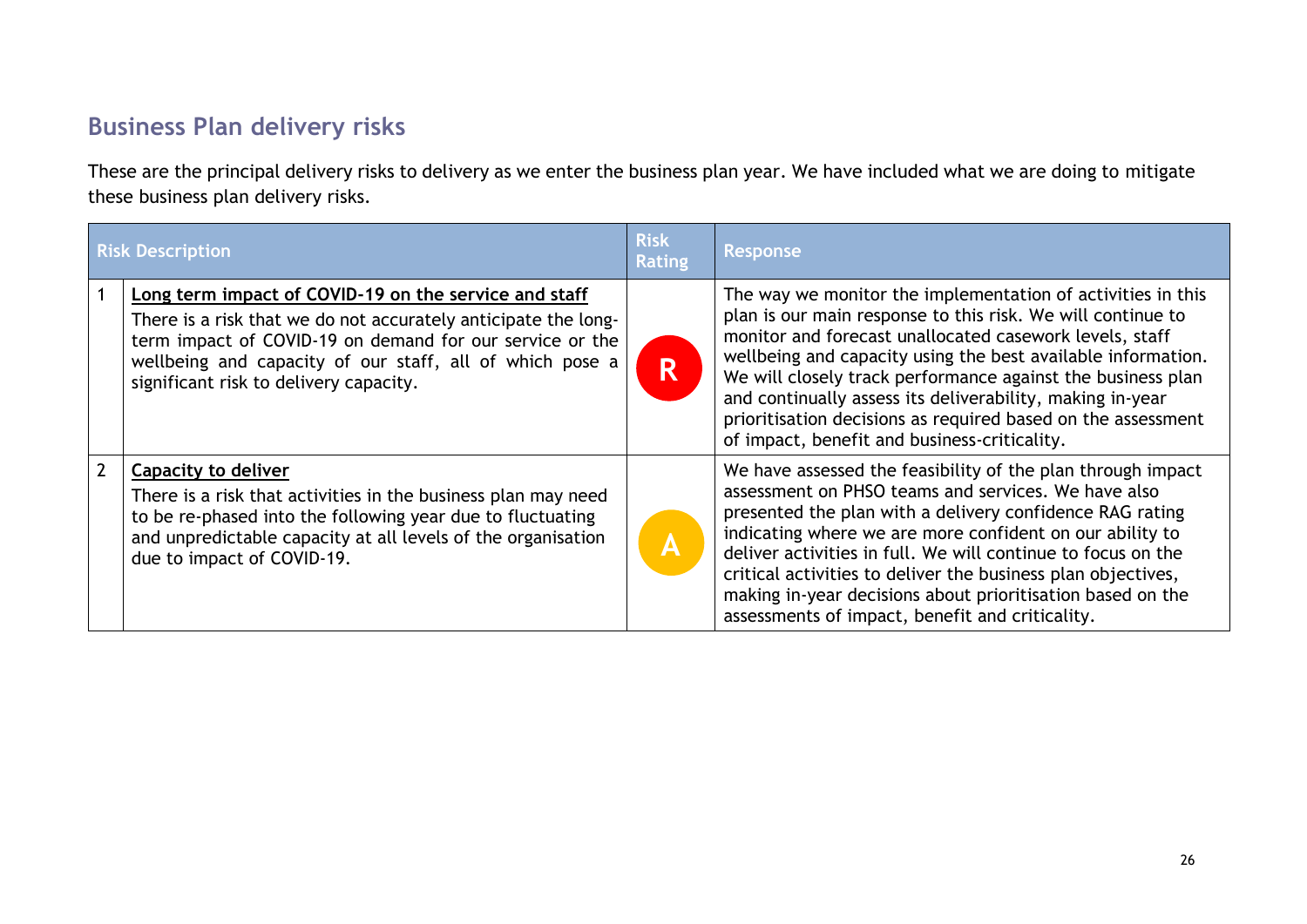# Part 7 equality, diversity and inclusion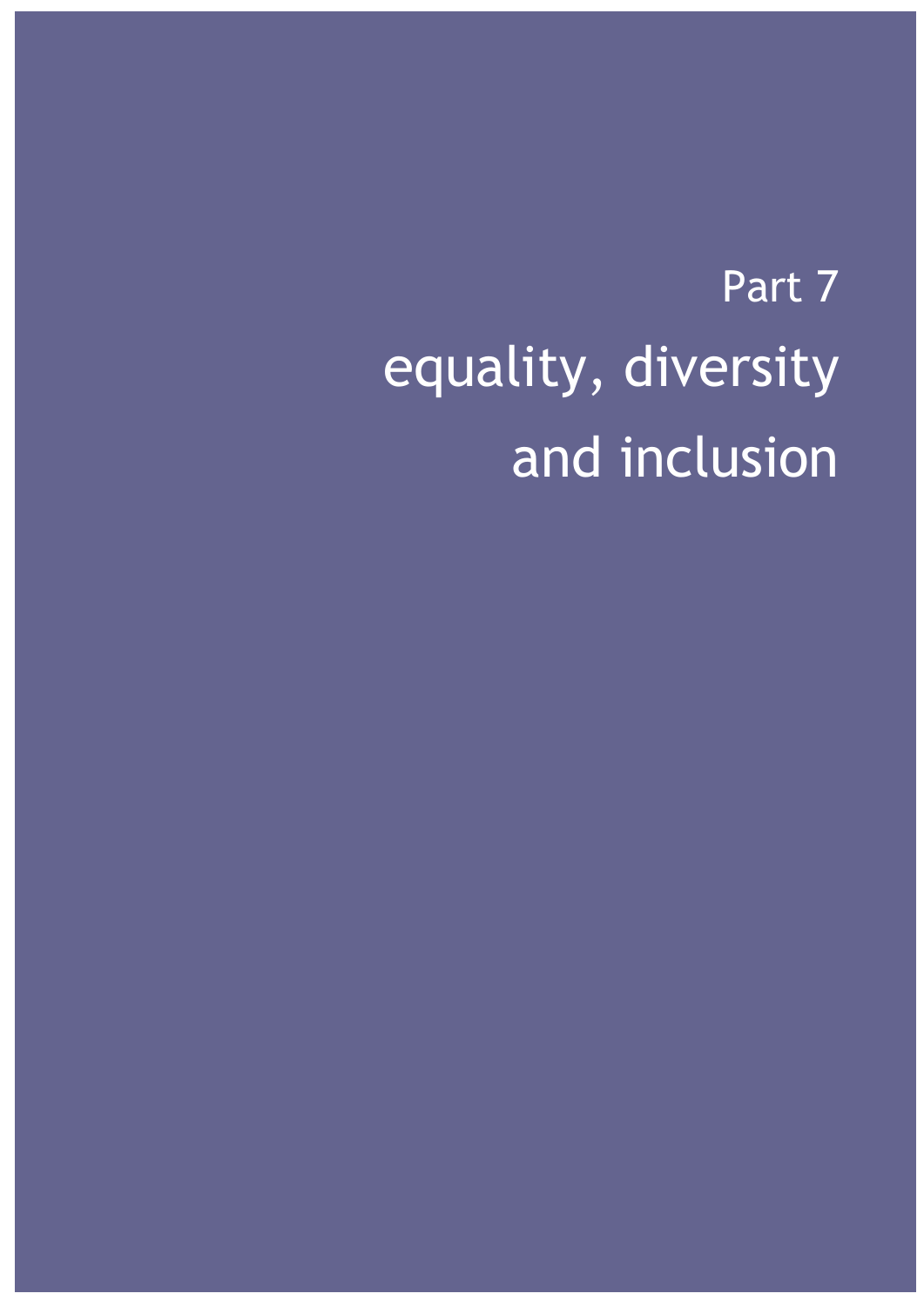## **Improving our approach to equality, diversity and inclusion**

Equality, diversity and inclusion are key factors underpinning all aspects of activity at PHSO. This action plan is aligned to the key activities of our Equality and Diversity Strategy.

| <b>Priority</b>                                                                                     | <b>Deliverable</b>                                                                                                                                            | <b>Timing of Delivery</b>              |
|-----------------------------------------------------------------------------------------------------|---------------------------------------------------------------------------------------------------------------------------------------------------------------|----------------------------------------|
| 1. There will be a focus on<br>improvement through coaching<br>and learning from others.            | a) Enhance coaching skills for managers to support management of difference<br>through the exemplary manager programme;                                       | Q1 21/22 commence<br>Q4 21/22 complete |
| Tailored support will enable<br>individuals to be open about their<br>abilities, experiences and    | b) Embed staff participating in one full day of EDI activities per year and recording<br>their participation in My Learning.                                  | Q1 21/22 commence<br>Q4 21/22 complete |
| ambitions for the future.                                                                           | c) Embed monitoring of staff participation in EDI activities biannually.                                                                                      | Q2 21/22 commence<br>Q4 21/22 complete |
|                                                                                                     | d) Development of EDI learning mechanisms                                                                                                                     | Q1 21/22 commence<br>Q4 21/22 complete |
|                                                                                                     | e) Benchmark our EDI performance against peer organisations and other relevant<br>sectors to identify best practice for future development.                   | Q3 21/22 commence<br>Q4 21/22 complete |
|                                                                                                     | f) Following pilot, deliver bi-monthly manager circles to participants of the<br>exemplary manager programme.                                                 | Q4 21/22 commence<br>Ongoing           |
| 2. We will improve diversity in<br>management and leadership roles<br>through changes to the way we | a) Embed reporting of data biannually to DSG to understand workforce<br>demographics.                                                                         | Q2 21/22 commence<br>Q4 21/22 complete |
| recruit and to how we encourage<br>diverse progression.                                             | b) Using the bi-annual data report evaluate the outcome of changes to recruitment<br>and where future development may be required                             | Q3 21/22 commence<br>Q3 22/23 complete |
|                                                                                                     | c) Conduct a rolling programme of cultural audits to understand the experience of<br>culture in the organisation as a whole and to drive change where needed. | Q2 21/22 commence<br>Q4 23/24 complete |